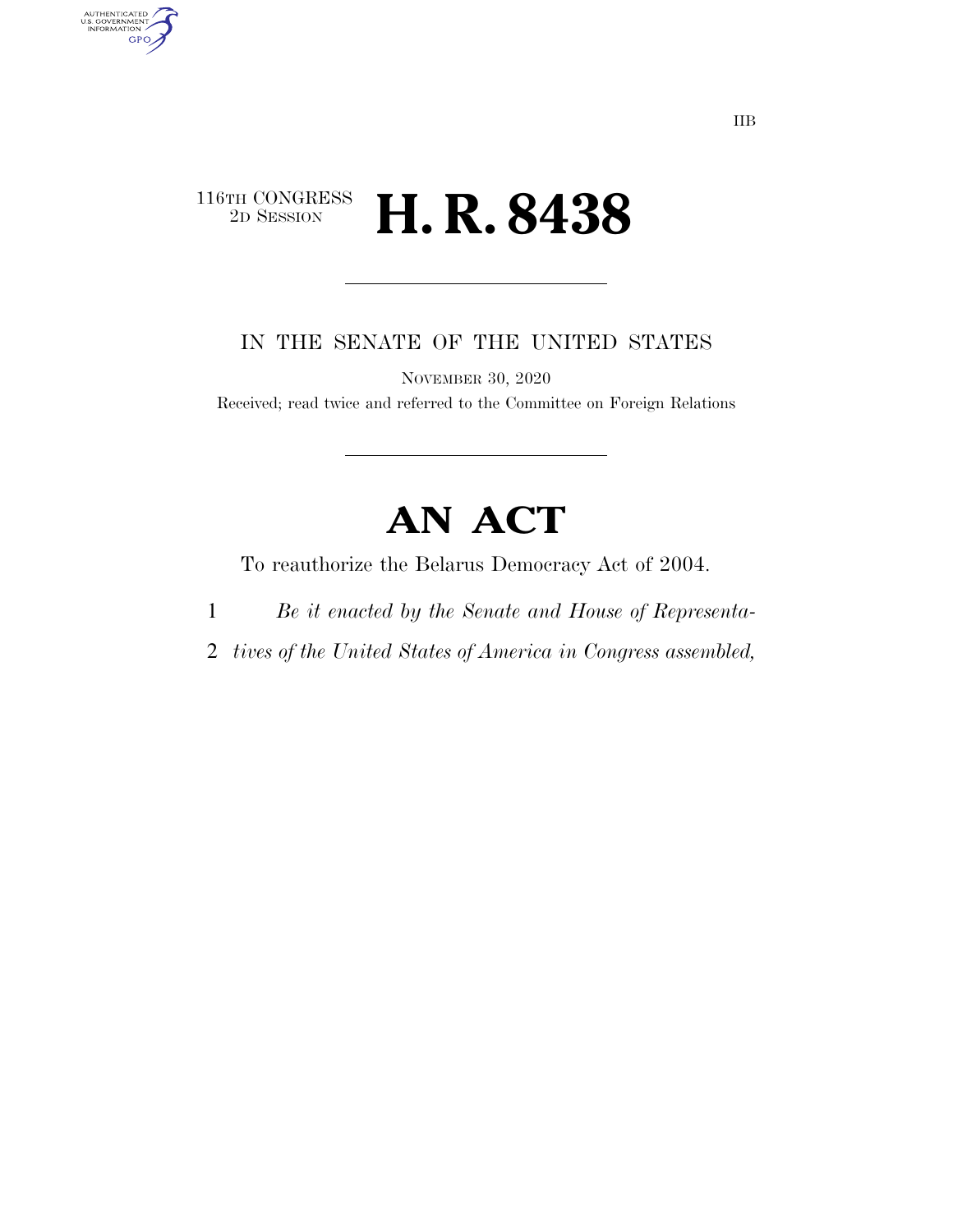#### **SECTION 1. SHORT TITLE.**

 This Act may be cited as the ''Belarus Democracy, Human Rights, and Sovereignty Act of 2020''.

### **SEC. 2. FINDINGS.**

 Section 2 of the Belarus Democracy Act of 2004 (Public Law 109–480; 22 U.S.C. 5811 note) is amended to read as follows:

# **''SEC. 2. FINDINGS.**

''Congress finds the following:

 ''(1) The Government of Belarus, led by Alyaksandr Lukashenka, continues to engage in a pattern of clear and persistent violations of human rights and fundamental freedoms.

14 ''(2) The Government of Belarus, led by Alyaksandr Lukashenka, continues to engage in a pattern of clear and uncorrected violations of basic principles of democratic governance, including through a series of fundamentally flawed presi- dential and parliamentary elections undermining the legitimacy of executive and legislative authority in 21 that country.

**HR 8438 RFS** 22 "(3) The Government of Belarus, led by Alyaksandr Lukashenka, continues to subject thou- sands of pro-democracy political activists and peace- ful protesters to harassment, beatings, and imprison-ment, particularly as a result of their attempts to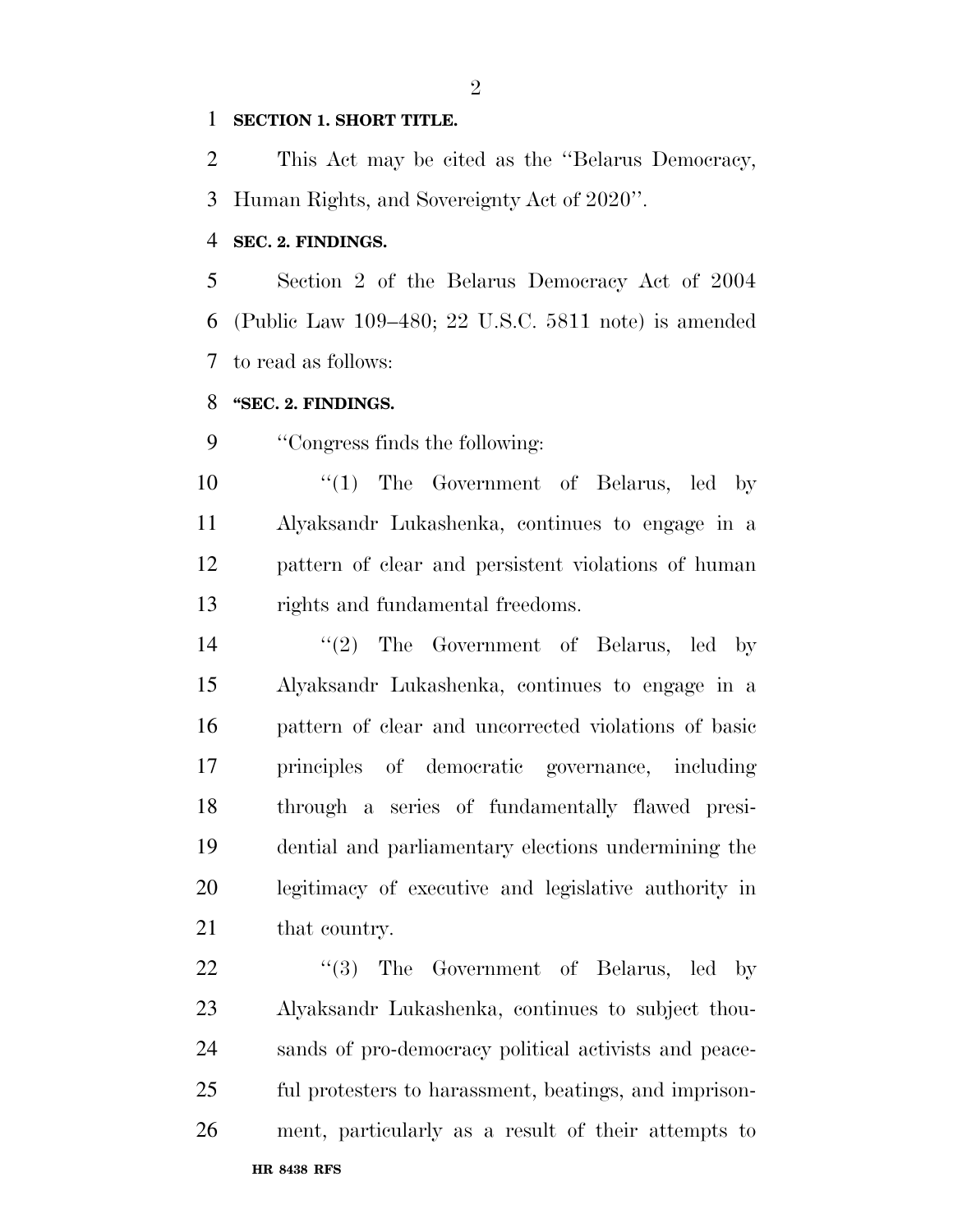peacefully exercise their right to freedom of assem-bly and association.

 ''(4) The Government of Belarus, led by Alyaksandr Lukashenka, continues to suppress inde- pendent media and journalists and to restrict access to the internet, including social media and other dig- ital communication platforms, in violation of the right to freedom of speech and expression of those dissenting from the dictatorship of Alyaksandr Lukashenka.

11 ''(5) The Government of Belarus, led by Alyaksandr Lukashenka, continues a systematic campaign of harassment, repression, and closure of nongovernmental organizations, including inde- pendent trade unions and entrepreneurs, creating a climate of fear that inhibits the development of civil society and social solidarity.

18 ''(6) The Government of Belarus, led by Alyaksandr Lukashenka, has pursued a policy un- dermining the country's sovereignty and independ- ence by making Belarus political, economic, cultural, and societal interests subservient to those of Russia.

23 "(7) The Government of Belarus, led by Alyaksandr Lukashenka, continues to reduce the independence of Belarus through integration into a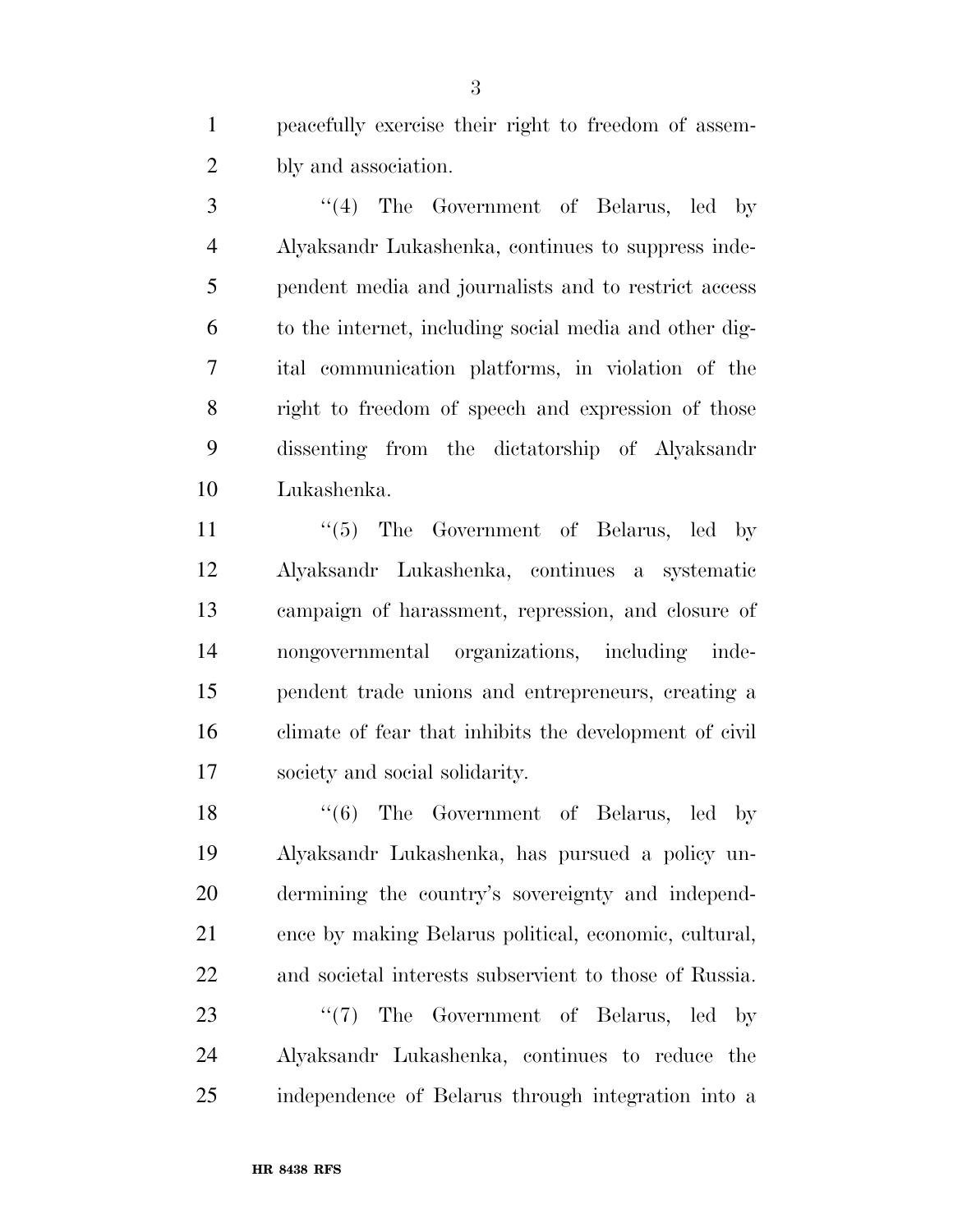so-called 'Union State' that is under the control of Russia.

 ''(8) On August 9, 2020, the Government of Belarus conducted a presidential election that was fraudulent and did not meet international standards. There were serious irregularities with ballot counting and the reporting of election results. The Govern- ment of Belarus also put in place restrictive meas- ures that impeded the work of local independent ob- servers and did not provide sufficient notice to the OSCE to allow for the OSCE to monitor the elec-tions, as is customary.

 ''(9) After the August 9, 2020, presidential election, the Government of Belarus responded to the peaceful opposition protests, which are the larg- est in Belarus history, with a violent crackdown, in- cluding, according to the United Nations Special Rapporteur, the detention of more than 10,000 peaceful protestors as of September 18, 2020.

20 "(10) Thousands of employees at Belarusian state-owned enterprises, who have been seen as Alyaksandr Lukashenka's traditional base during his 26-year rule, went on strike across the country to protest Lukashenka's illegitimate election and the subsequent crackdowns, including at some of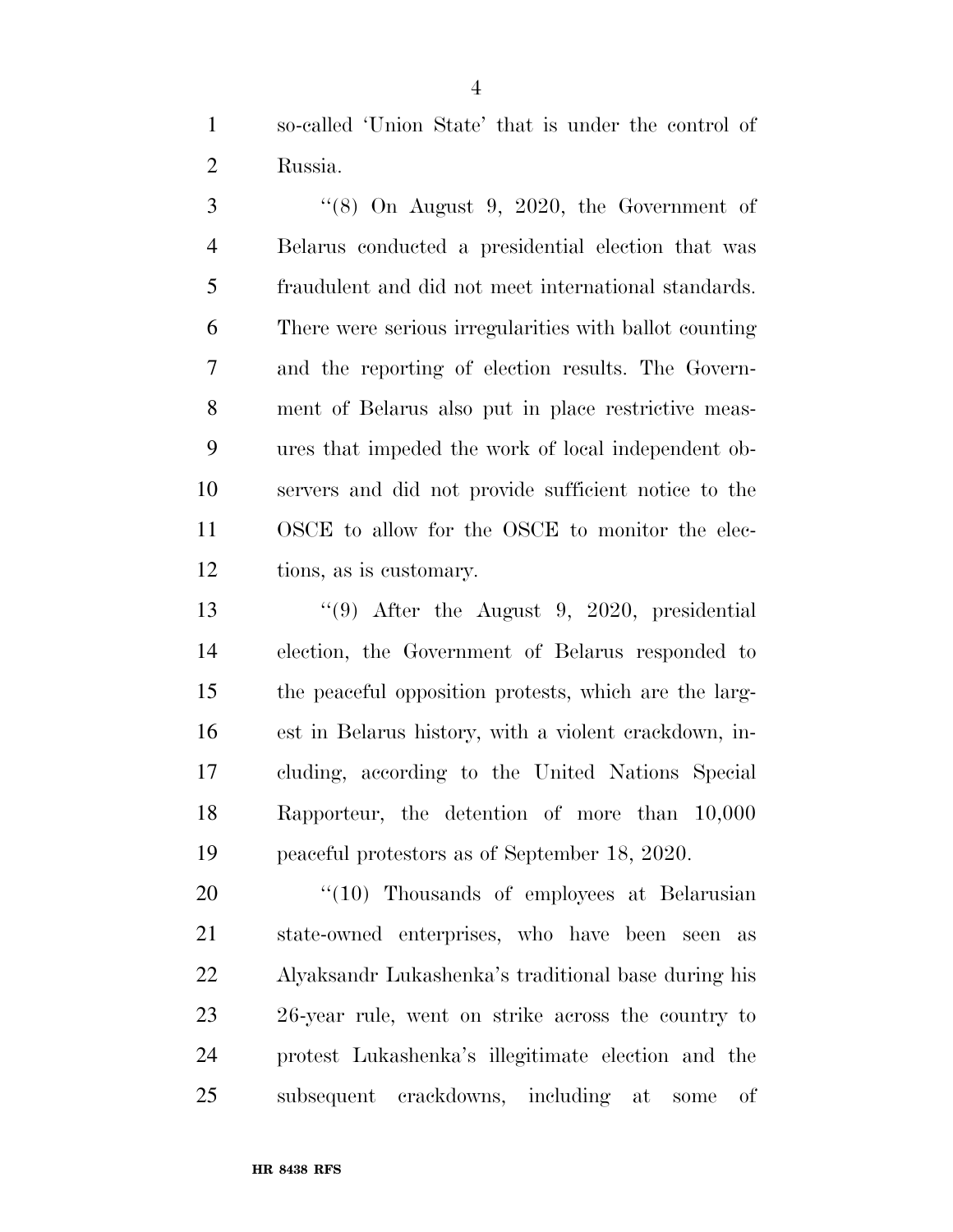Belarus's largest factories such as the BelAZ truck plant, the Minsk Tractor Works, and the Minsk Automobile Plant.

4 "(11) Women have served as the leading force in demonstrations across the country, protesting the police brutality and mass detentions by wearing white, carrying flowers, forming 'solidarity chains', and unmasking undercover police trying to arrest demonstrators.

10 "(12) After the August 9, 2020, presidential election, the Government of Belarus has sought to stop the work of the Coordination Council, which was formed by the leading opposition presidential candidate, Sviatlana Tsikhanouskaya, to facilitate a peaceful transition of power by subjecting the Coun- cil's senior members to violence, detention, and forced exile.

18 "(13) After the August 9, 2020, presidential election, the Government of Belarus restricted the free flow of information to silence the opposition and to conceal the regime's violent crackdown on peace- ful protestors, including by stripping the accredita- tion of journalists from major foreign news outlets, disrupting internet access, limiting access to social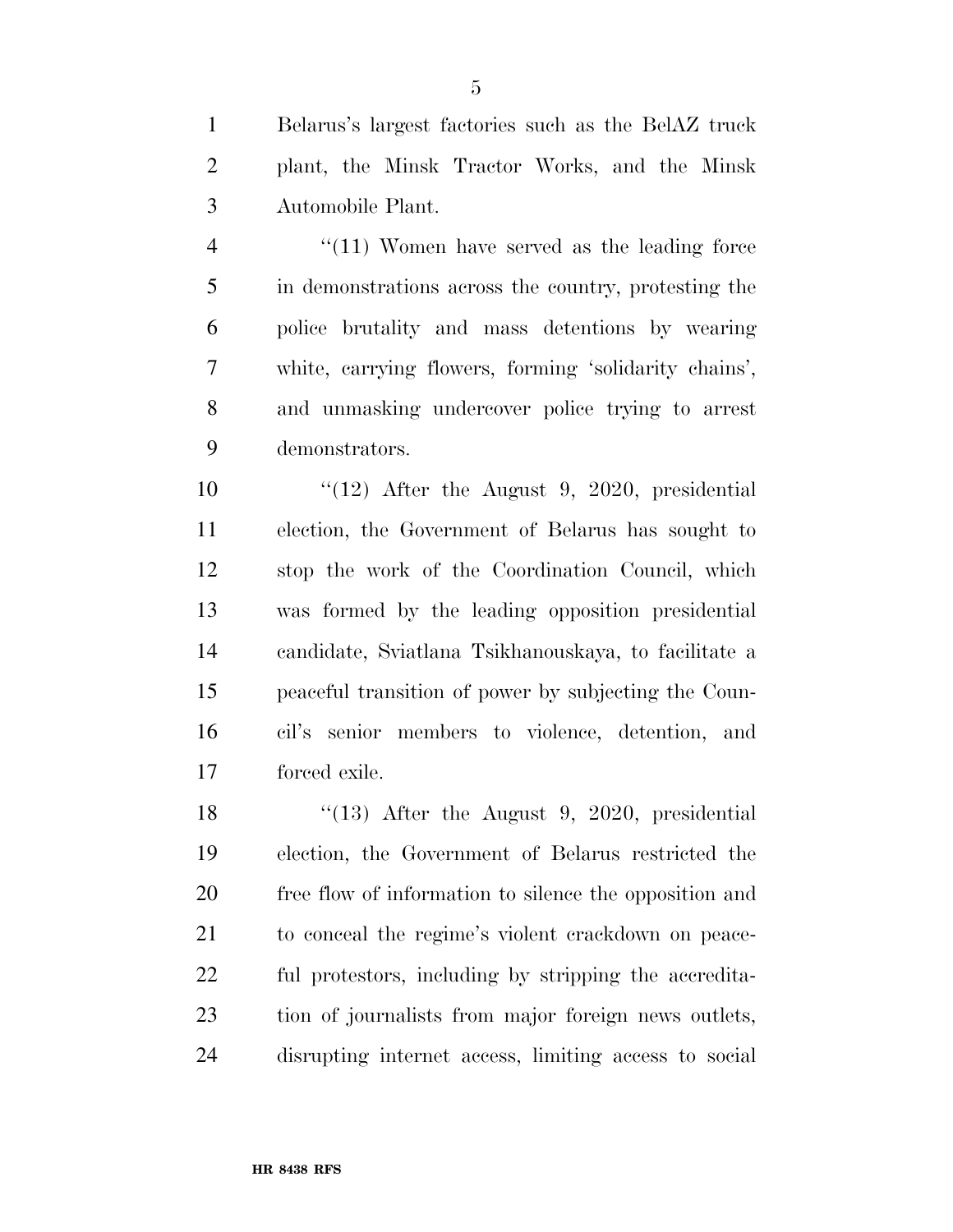| $\mathbf{1}$   | media and other digital communication platforms,      |
|----------------|-------------------------------------------------------|
| $\overline{2}$ | and detaining and harassing countless journalists.    |
| 3              | "(14) Before the European Parliament on Au-           |
| $\overline{4}$ | gust 25, 2020, Tsikhanouskaya stressed that a         |
| 5              | 'peaceful revolution' was underway in Belarus, and    |
| 6              | that 'It is neither a pro-Russian nor anti-Russian    |
| 7              | revolution. It is neither an anti-European Union nor  |
| 8              | a pro-European Union revolution. It is a democratic   |
| 9              | revolution.'.                                         |
| 10             | $(15)$ Against the will of the majority of the        |
| 11             | Belarusian people, Russian President Vladimir Putin   |
| 12             | has propped up the Alyaksandr Lukashenka regime,      |
| 13             | including by offering security assistance, providing  |
| 14             | significant financial support, and sending Russian    |
| 15             | propagandists to help disseminate pro-regime propa-   |
| 16             | ganda on Belarus state television.                    |
| 17             | $(16)$ After the August 9, 2020, presidential         |
| 18             | election, the United States, the European Union, the  |
| 19             | United Kingdom, and Canada condemned the violent      |
| 20             | crackdown on peaceful protestors, refused to accept   |
| 21             | the results of the fraudulent election and called for |
| 22             | new free and fair elections under independent obser-  |
| 23             | vation.                                               |
| 24             | " $(17)$ On September 8, 2020, Secretary of           |
| 25             | State Michael R. Pompeo said, 'The United States,     |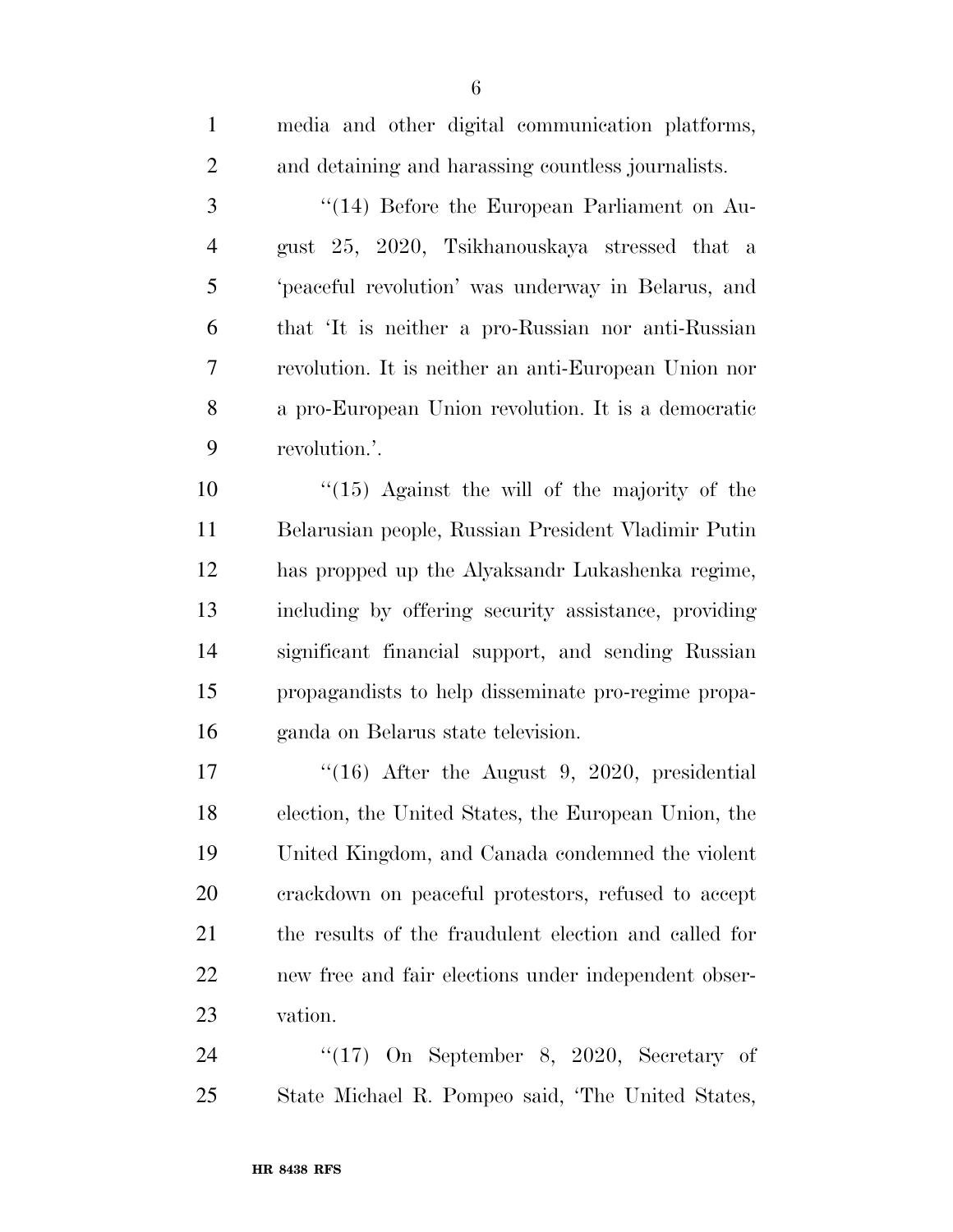in coordination with our partners and Allies, is con- sidering additional targeted sanctions to promote ac- countability for those involved in human rights abuses and repression in Belarus.'.

 ''(18) Following Alyaksandr Lukashenka's Sep- tember 23, 2020, secret inauguration, the United States, the European Union, numerous European Union member states, the United Kingdom, and Canada announced they did not recognize him as the legitimately elected leader of Belarus.''.

## **SEC. 3. STATEMENT OF POLICY.**

 Section 3 of the Belarus Democracy Act of 2004 (Public Law 109–480; 22 U.S.C. 5811 note) is amended to read as follows:

## **''SEC. 3. STATEMENT OF POLICY.**

''It is the policy of the United States to—

 $\frac{17}{2}$  (1) condemn the conduct of the August 9, 2020, presidential election and crackdown on opposi- tion candidates, senior members of the Coordination Council, peaceful protestors, employees from state- owned enterprises participating in strikes, inde- pendent election observers, and independent journal-ists and bloggers;

  $(2)$  continue to call for the immediate release without preconditions of all political prisoners in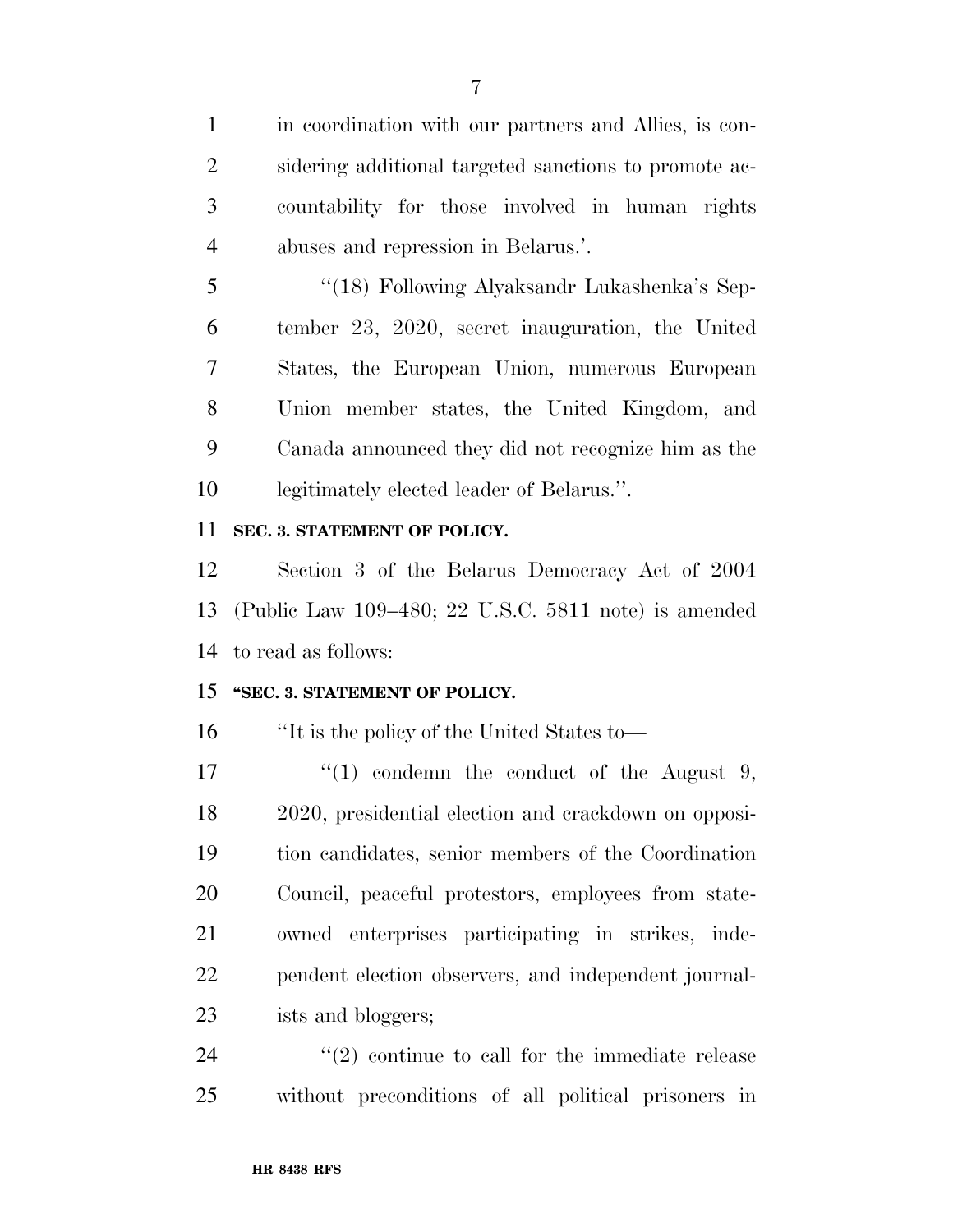| $\mathbf{1}$   | Belarus, including all those individuals detained in          |
|----------------|---------------------------------------------------------------|
| $\overline{2}$ | connection with the August 9, 2020, presidential              |
| 3              | a leading opposition figure<br>election,<br>Maryia            |
| $\overline{4}$ | Kalesnikava, and United States citizen Vitali                 |
| 5              | Shkliarov;                                                    |
| 6              | $(3)$ continue to support the aspirations of the              |
| 7              | people of Belarus for democracy, human rights, and            |
| 8              | the rule of law;                                              |
| 9              | $\cdot$ (4) continue to support the aspirations of the        |
| 10             | people of Belarus to exercise their religion freely, in-      |
| 11             | cluding the head of the Catholic Church in Belarus            |
| 12             | Archbishop Tadeusz Kondrusiewicz who was barred               |
| 13             | entering the country after criticizing<br>from                |
| 14             | Belarusian authorities;                                       |
| 15             | $\cdot\cdot$ (5) continue to support actively the aspirations |
| 16             | of the people of the Republic of Belarus to preserve          |
| 17             | the independence and sovereignty of their country;            |
| 18             | $(6)$ not to recognize any incorporation of                   |
| 19             | Belarus into a 'Union State' with Russia, as this so-         |
| 20             | called 'Union State' would be both an attempt to ab-          |
| 21             | sorb Belarus and a step to reconstituting the totali-         |
| 22             | tarian Soviet Union;                                          |
| 23             | $\lq(7)$ continue to reject the results of the fraud-         |
| 24             | ulent August 9, 2020, presidential election in                |
| 25             | Belarus, and to support calls for new presidential            |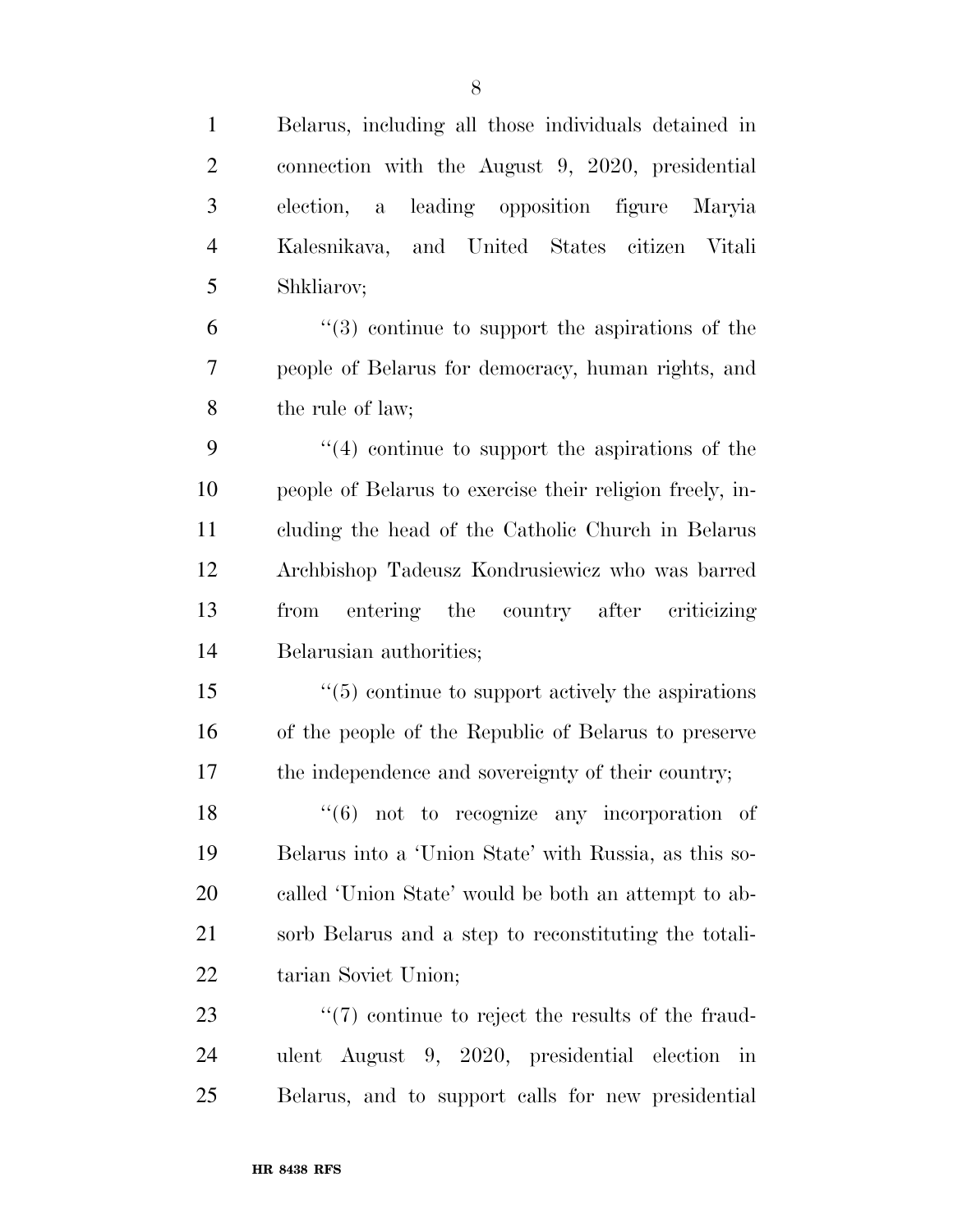| $\mathbf{1}$   | and parliamentary elections, conducted in a manner     |
|----------------|--------------------------------------------------------|
| $\overline{2}$ | that is free and fair according to OSCE standards      |
| 3              | and under the supervision of OSCE observers and        |
| $\overline{4}$ | independent domestic observers;                        |
| 5              | $(8)$ refuse to recognize Alyaksandr                   |
| 6              | Lukashenka as the legitimately elected leader of       |
| 7              | Belarus;                                               |
| 8              | $(9)$ continue to call for the fulfillment by the      |
| 9              | Government of Belarus of Belarus's freely under-       |
| 10             | taken obligations as an OSCE participating state       |
| 11             | and as a signatory of the Charter of the United Na-    |
| 12             | tions;                                                 |
| 13             | $\cdot$ (10) support an OSCE role in mediating a       |
| 14             | dialogue within Belarus between the government and     |
| 15             | genuine representatives of Belarusian society;         |
| 16             | $``(11)$ recognize the Coordination Council as a       |
| 17             | legitimate institution to participate in a dialogue on |
| 18             | a peaceful transition of power;                        |
| 19             | "(12) urge an expanded United States diplo-            |
| 20             | matic presence in Belarus to advocate for the aspira-  |
| 21             | tions of the people of Belarus for democracy, human    |
| 22             | rights, and the rule of law;                           |
| 23             | $\lq(13)$ continue to work closely with the Euro-      |
| 24             | pean Union, the United Kingdom, Canada, and            |
| 25             | other countries and international organizations, to    |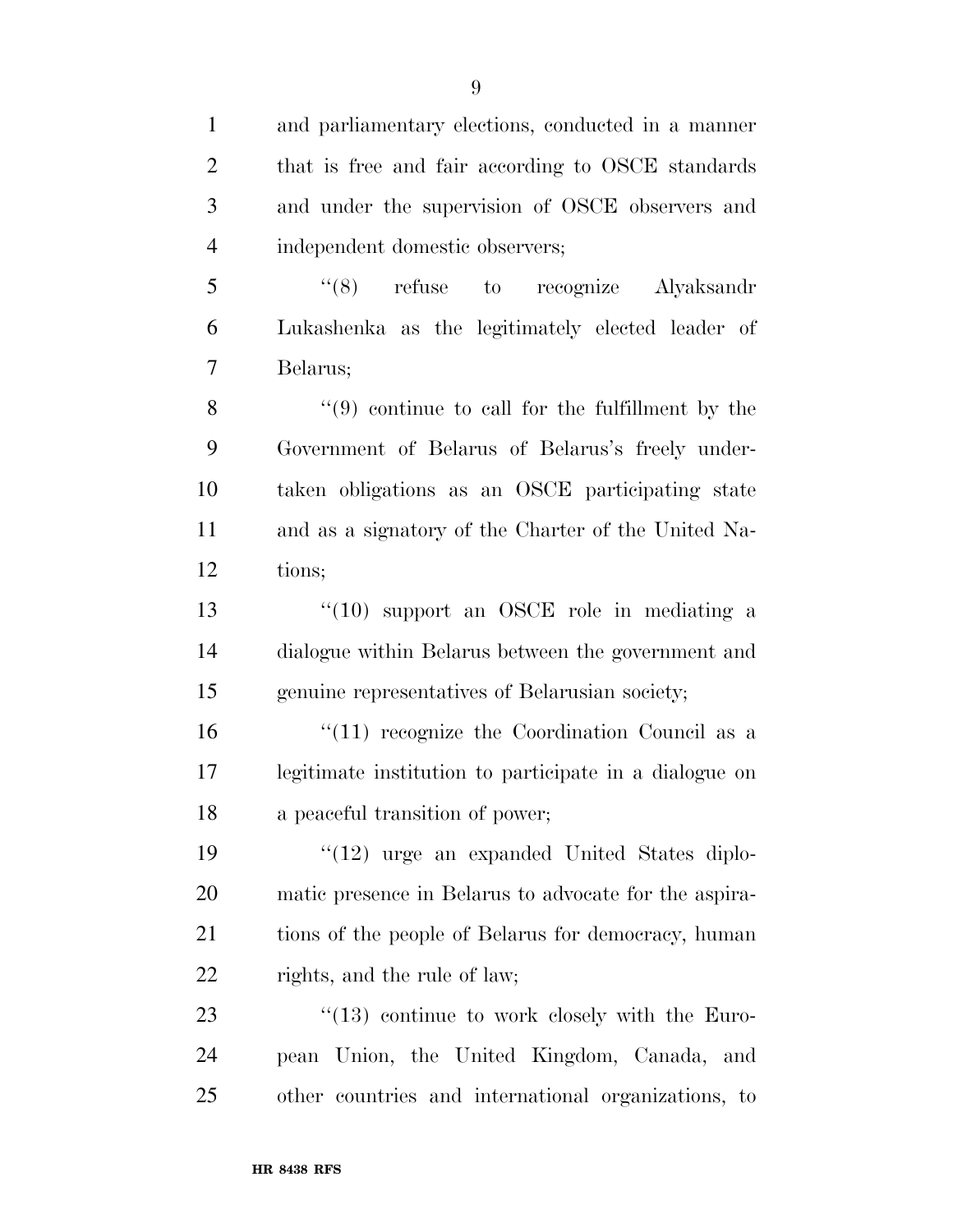| $\mathbf{1}$   | promote the principles of democracy, the rule of law  |
|----------------|-------------------------------------------------------|
| $\overline{2}$ | and human rights in Belarus; and                      |
| 3              | "(14) remain open to reevaluating United              |
| $\overline{4}$ | States policy toward Belarus as warranted by de-      |
| 5              | monstrable progress made by the Government of         |
| 6              | Belarus consistent with the aims of this Act as stat- |
| 7              | ed in this section.".                                 |
| 8              | SEC. 4. ASSISTANCE TO PROMOTE DEMOCRACY, CIVIL SO-    |
| 9              | CIETY, AND SOVEREIGNTY IN BELARUS.                    |
| 10             | Section 4 of the Belarus Democracy Act of 2004        |
| 11             | (Public Law 109–480; 22 U.S.C. 5811 note) is amend-   |
| 12             | $ed$ —                                                |
| 13             | $(1)$ in the section heading to read as follows:      |
| 14             | "ASSISTANCE TO PROMOTE DEMOCRACY, CIVIL               |
| 15             | SOCIETY, AND SOVEREIGNTY IN BELARUS.";                |
| 16             | $(2)$ in subsection $(a)$ —                           |
| 17             | $(A)$ in paragraph $(1)$ , by striking "Euro-         |
| 18             | pean" and inserting "Trans-Atlantic"; and             |
| 19             | (B) by redesignating paragraphs (2) and               |
| 20             | $(3)$ as paragraphs $(3)$ and 4, respectively; and    |
| 21             | $(C)$ by inserting after paragraph $(1)$ the          |
| 22             | following:                                            |
| 23             | " $(2)$ To assist the people of Belarus in building   |
| 24             | the sovereignty and independence of their country.";  |
| 25             | $(3)$ in subsection $(b)$ —                           |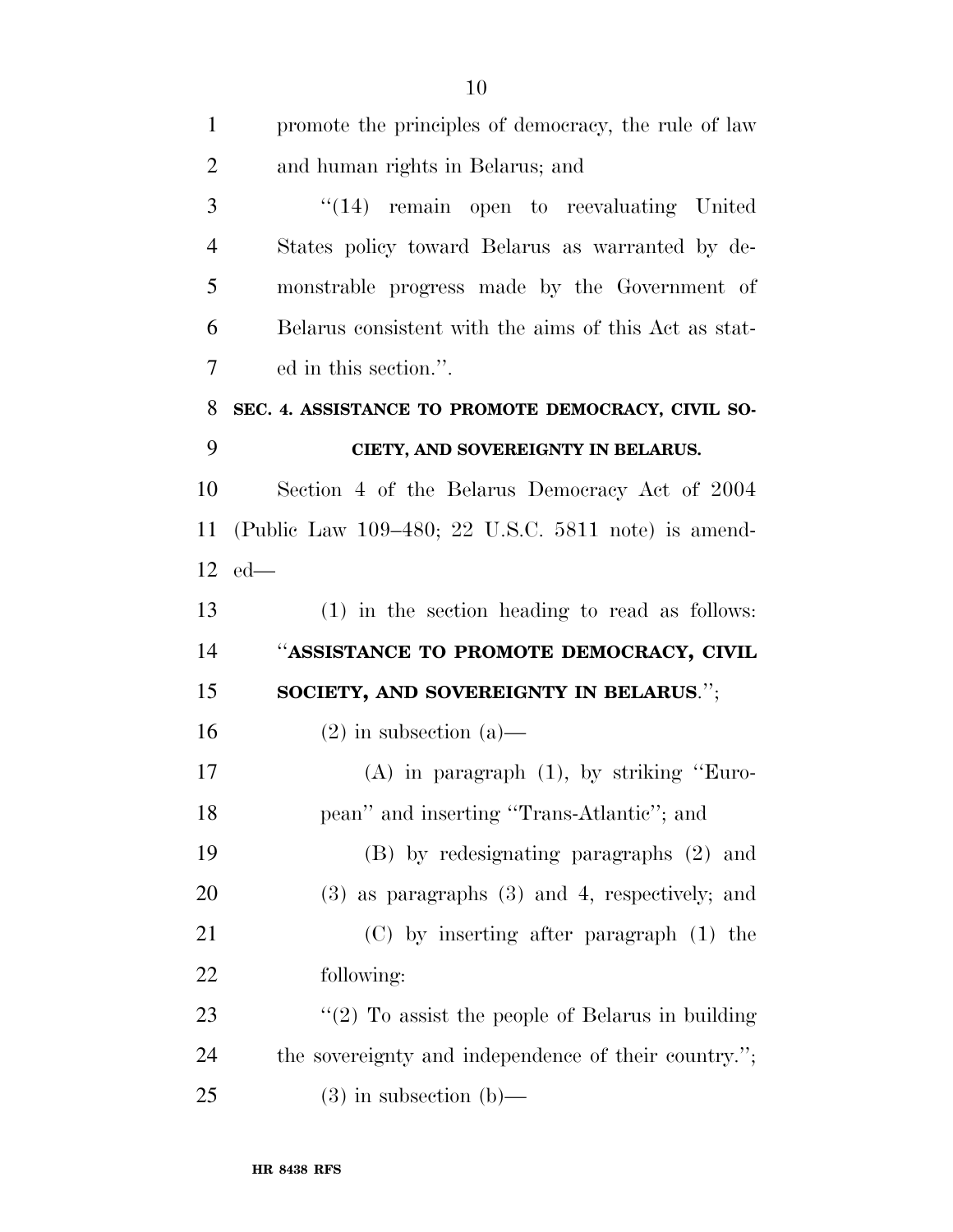| $\mathbf{1}$   | (A) by inserting "and Belarusian groups"                    |
|----------------|-------------------------------------------------------------|
| $\overline{2}$ | outside of Belarus" after "indigenous                       |
| 3              | Belarusian groups"; and                                     |
| $\overline{4}$ | (B) by inserting "and Belarusian sov-                       |
| 5              | ereignty" before the period at the end;                     |
| 6              | $(4)$ in subsection $(e)$ —                                 |
| 7              | $(A)$ by striking paragraph $(8)$ ;                         |
| 8              | (B) by redesignating paragraphs<br>(3)                      |
| 9              | through $(7)$ as paragraphs $(4)$ through $(8)$ , re-       |
| 10             | spectively;                                                 |
| 11             | $(C)$ by inserting after paragraph $(2)$ the                |
| 12             | following:                                                  |
| 13             | $\cdot\cdot$ (3) countering internet censorship and repres- |
| 14             | sive surveillance technology that seek to limit free        |
| 15             | association, control access to information, and pre-        |
| 16             | vent citizens from exercising their rights to free          |
| 17             | $\text{speed:}$ ";                                          |
| 18             | (D) in paragraph (8) (as redesignated), by                  |
| 19             | striking "and" at the end; and                              |
| 20             | (E) by adding at the end the following:                     |
| 21             | $\lq(9)$ supporting the work of women advocating            |
| 22             | freedom, human rights, and human progress;                  |
| 23             | $\cdot$ (10) supporting the development of Belarusian       |
| 24             | language education;                                         |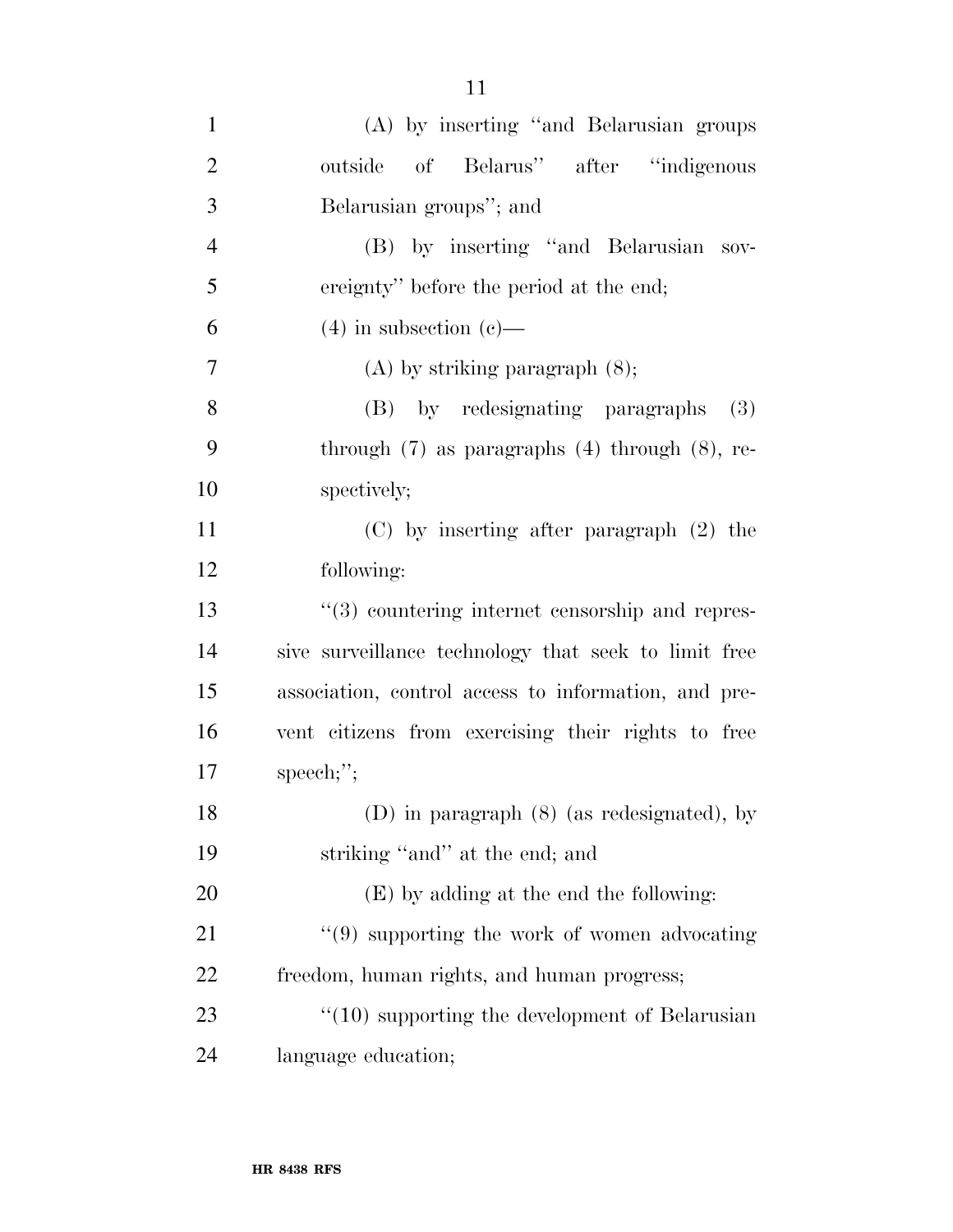| $\mathbf{1}$   | $\lq(11)$ enhancing the development of the private          |
|----------------|-------------------------------------------------------------|
| $\overline{2}$ | sector, particularly the information technology sec-        |
| 3              | tor, and its role in the economy of Belarus, including      |
| $\overline{4}$ | by increasing the capacity of private sector actors,        |
| 5              | developing business support organizations, offering         |
| 6              | entrepreneurship training, and expanding access to          |
| $\tau$         | finance for small and medium enterprises;                   |
| 8              | $"(12)$ supporting political refugees in neigh-             |
| 9              | boring European countries fleeing the crackdown in          |
| 10             | Belarus;                                                    |
| 11             | $\degree$ (13) supporting the gathering of evidence on      |
| 12             | and investigating of the human rights abuses in             |
| 13             | Belarus;                                                    |
| 14             | $\cdot$ (14) supporting the public health response, in-     |
| 15             | cluding filling the information void, in Belarus dur-       |
| 16             | ing the COVID-19 pandemic; and                              |
| $17\,$         | $\cdot\cdot(15)$ other activities consistent with the pur-  |
| 18             | poses of this Act.";                                        |
| 19             | $(5)$ by redesignating subsection $(d)$ as sub-             |
| 20             | section $(g)$ ;                                             |
| 21             | $(6)$ by inserting after subsection $(e)$ the fol-          |
| 22             | lowing:                                                     |
| 23             | "(d) SENSE OF CONGRESS.—It is the sense of Con-             |
| 24             | gress that, in light of the political crisis in Belarus and |
| 25             | the unprecedented mobilization of the Belarusian people,    |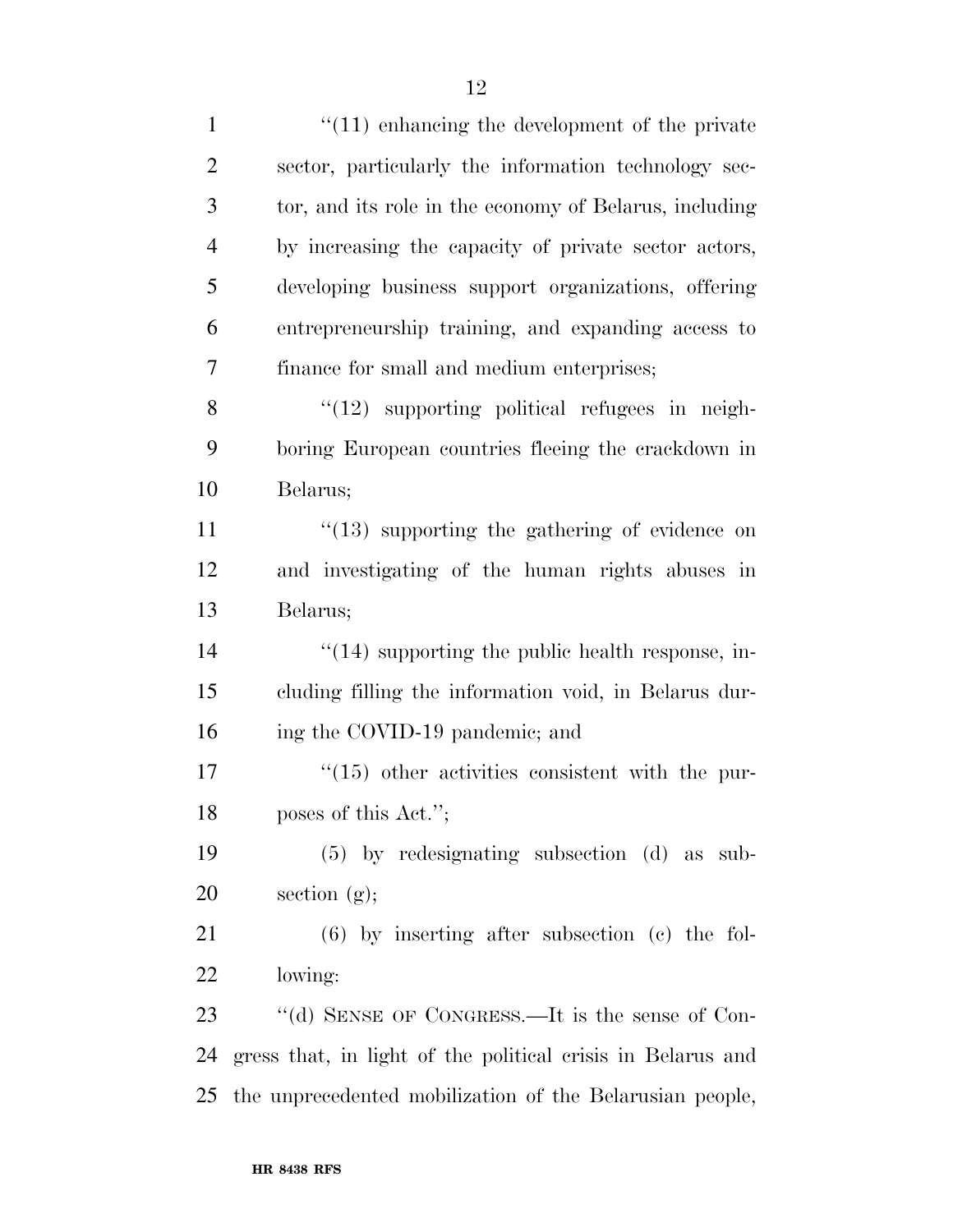United States foreign assistance to Belarusian civil society should be reevaluated and increased to carry out the pur- poses described in subsection (a) and to include the activi-ties described in subsection (c).

 ''(e) COORDINATION WITH EUROPEAN PARTNERS.— In order to maximize impact, eliminate duplication, and further the achievement of the purposes described in sub- section (a), the Secretary of State shall ensure coordina- tion with the European Union and its institutions, the gov- ernments of countries that are members of the European Union, the United Kingdom, and Canada.

12 "(f) REPORT ON ASSISTANCE.—Not later than one year after the date of the enactment of the Belarus De- mocracy, Human Rights, and Sovereignty Act of 2020, the Secretary of State, acting through the Office of the Coor- dinator of U.S. Assistance to Europe and Eurasia, and in coordination with the Administrator of the United States Agency for International Development, shall submit to the appropriate congressional committees a report on the programs and activities carried out to achieve the pur- poses described in subsection (a), including an assessment of whether or not progress was made in achieving those purposes.''; and

(7) in subsection (g) (as redesignated)—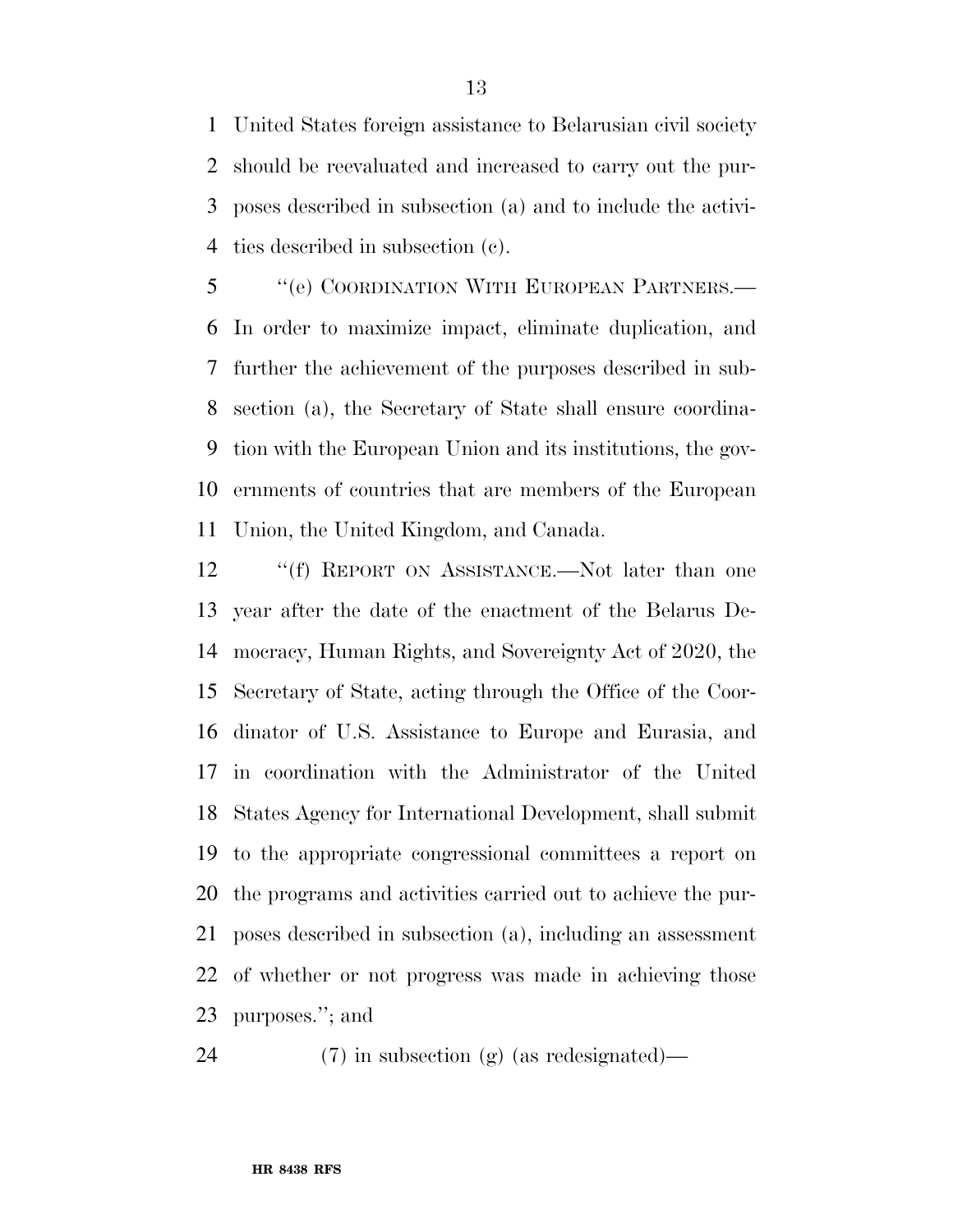| 1              | (A) by striking "AUTHORIZATION OF AP-                   |
|----------------|---------------------------------------------------------|
| $\overline{2}$ | PROPRIATIONS" and all that follows through              |
| 3              | "There are" and inserting "AUTHORIZATION OF             |
| $\overline{4}$ | APPROPRIATIONS.—There are";                             |
| 5              | (B) by striking "fiscal years 2007 and                  |
| 6              | 2008" and inserting "fiscal years 2021 and              |
| 7              | $2022"$ ; and                                           |
| 8              | $(C)$ by striking paragraph $(2)$ .                     |
| 9              | SEC. 5. INTERNATIONAL BROADCASTING, INTERNET FREE-      |
| 10             | DOM, AND ACCESS TO INFORMATION IN                       |
| 11             | <b>BELARUS.</b>                                         |
| 12             | Section 5 of the Belarus Democracy Act of 2004          |
| 13             | (Public Law $109-480$ ; 22 U.S.C. 5811 note) is amended |
|                | 14 to read as follows:                                  |
|                | 15 "SEC. 5. INTERNATIONAL BROADCASTING, INTERNET FREE-  |
| 16             | DOM, AND ACCESS TO INFORMATION IN                       |
| 17             | <b>BELARUS.</b>                                         |
| 18             | "(a) SENSE OF CONGRESS.—It is the sense of Con-         |
| 19             | gress that—                                             |
| 20             | $\lq(1)$ the President should support and reallo-       |
| 21             | cate resources to radio, television, and internet       |
| <u>22</u>      | broadcasting in languages spoken in Belarus by          |
| 23             | Radio Free Europe/Radio Liberty to the people of        |
| 24             | Belarus;                                                |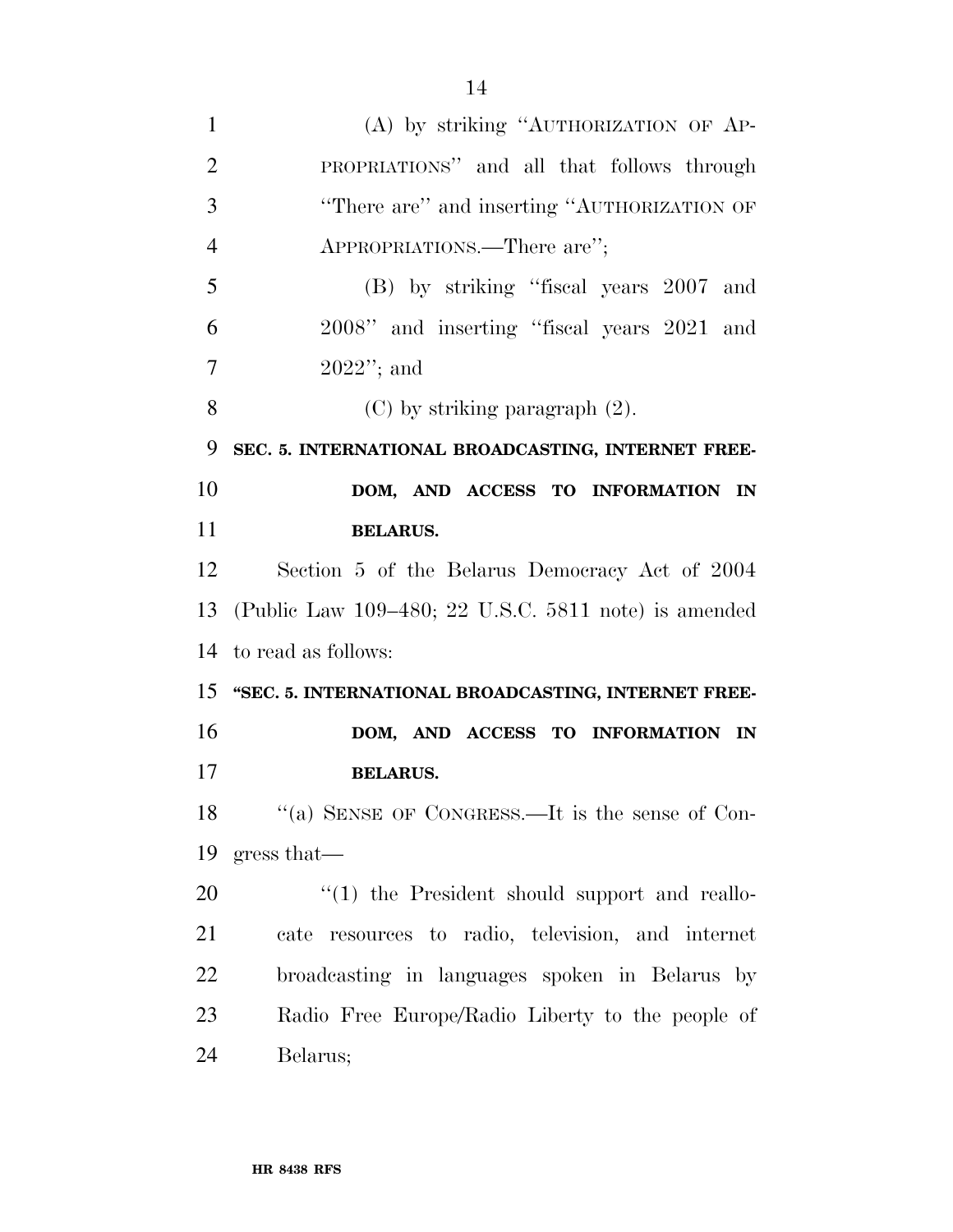1 ''(2) the United States should also support other independent media providing objective infor- mation to the Belarusian people, particularly in the Belarusian language;

 ''(3) the President should provide the United States Agency for Global Media with a surge capac- ity (as such term is defined in section 316 of the United States International Broadcasting Act (22 U.S.C. 6216)) for programs and activities in Belarus;

11 ''(4) the Chief Executive Officer of the United States Agency for Global Media, working through the Open Technology Fund and in coordination with the Secretary of State, should expand and prioritize efforts to provide anti-censorship technology and services to journalists and civil society in Belarus in order to enhance their ability to safely access or share digital news and information without fear of repercussions or surveillance; and

 $\frac{1}{20}$  the United States should continue to con- demn the Belarusian authorities' crackdown on inde- pendent media, including the harassment and mass detentions of independent and foreign journalists and the denial of accreditation.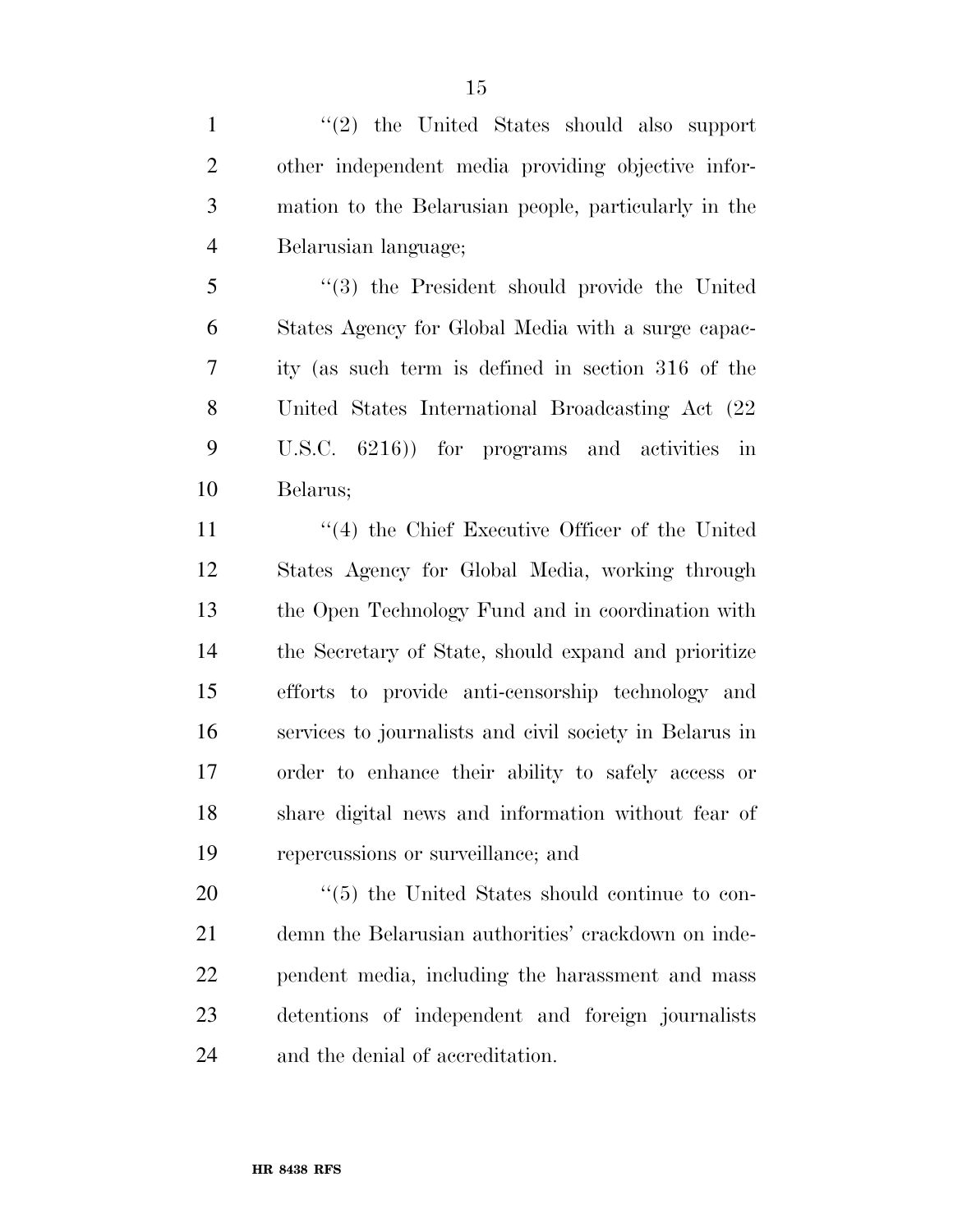''(b) STRATEGY TO PROMOTE EXPANDED BROAD- CASTING, INTERNET FREEDOM, AND ACCESS TO INFOR-MATION IN BELARUS.—

4 "(1) IN GENERAL.—Not later than 120 days after the date of the enactment of the Belarus De- mocracy, Human Rights, and Sovereignty Act of 2020, the Chief Executive Officer of the United States Agency for Global Media and the Secretary of State shall jointly submit to the appropriate congres- sional committees a comprehensive strategy, includ-ing a cost estimate, to carry out the following:

12 ''(A) Expand independent radio, television, live stream, and social network broadcasting and communications in Belarus to provide news and information, particularly in the Belarusian language, that is credible, comprehensive, and accurate.

18 ''(B) Support the development and use of anti-censorship and circumvention technologies by the Open Technology Fund and the Bureau of Democracy Human Rights and Labor that enable the citizens of Belarus to communicate securely and undertake internet activities with- out interference from the Government of Belarus.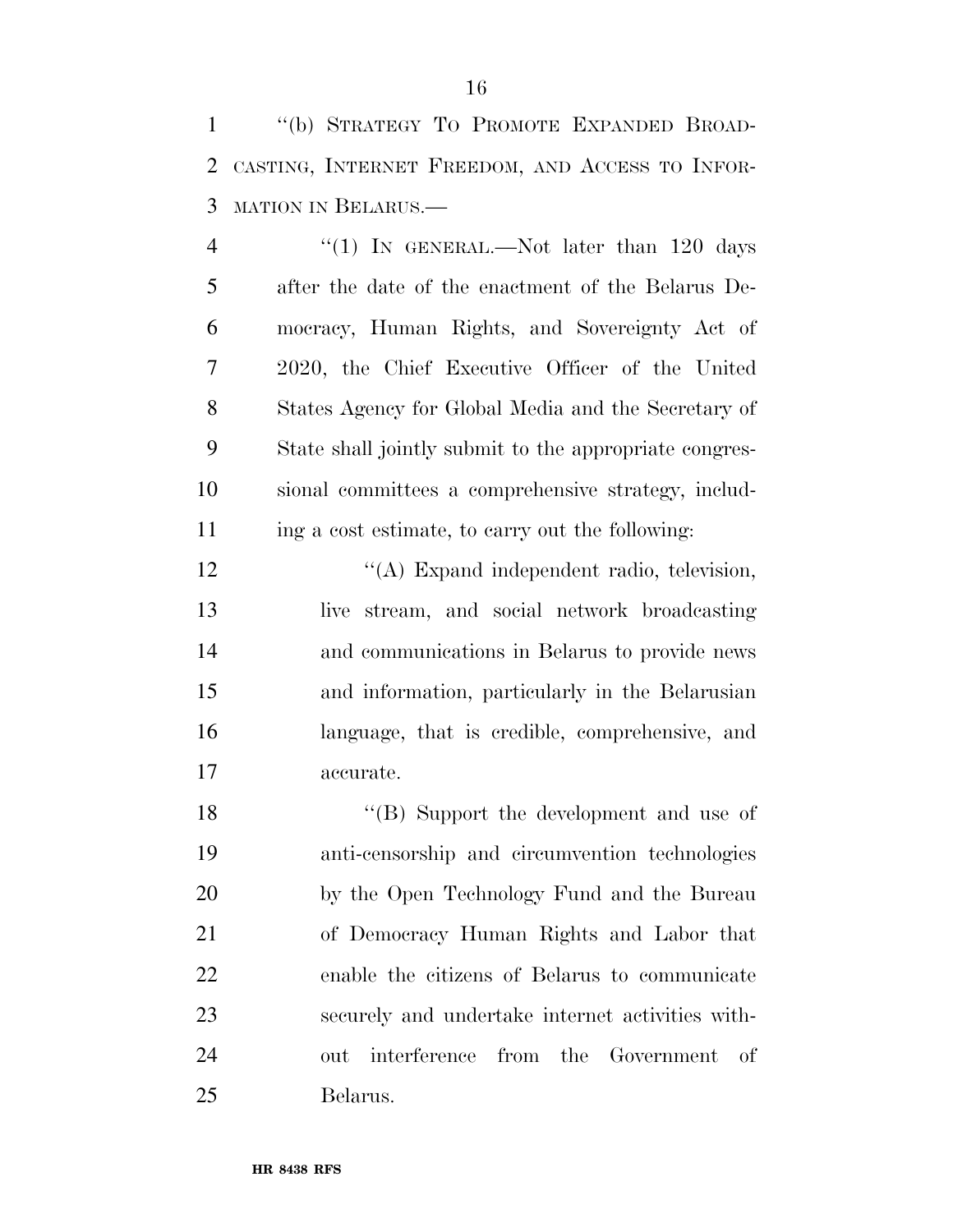1  $\lq(0)$  Assist efforts to overcome attempts by the Government of Belarus to disrupt inter-net access and block content online.

 ''(D) Monitor the cooperation of the Gov- ernment of Belarus with any foreign govern- ment or organization for purposes related to the censorship or surveillance of the internet, in- cluding an assessment of any such cooperation in the preceding ten years.

 $"$ (E) Monitor the purchase or receipt by the Government of Belarus of any technology or training from any foreign government or orga- nization for purposes related to the censorship or surveillance of the internet, including an as- sessment of any such purchase or receipt in the preceding ten years.

17 ''(F) Assist with the protection of journal- ists who have been targeted for free speech ac- tivities, including through the denial of accredi-tation.

21 ''(G) Provide cyber-attack mitigation serv-ices to civil society organizations in Belarus.

23  $\cdot$  (H) Provide resources for educational ma- terials and training on digital literacy, bypass-ing internet censorship, digital safety, and in-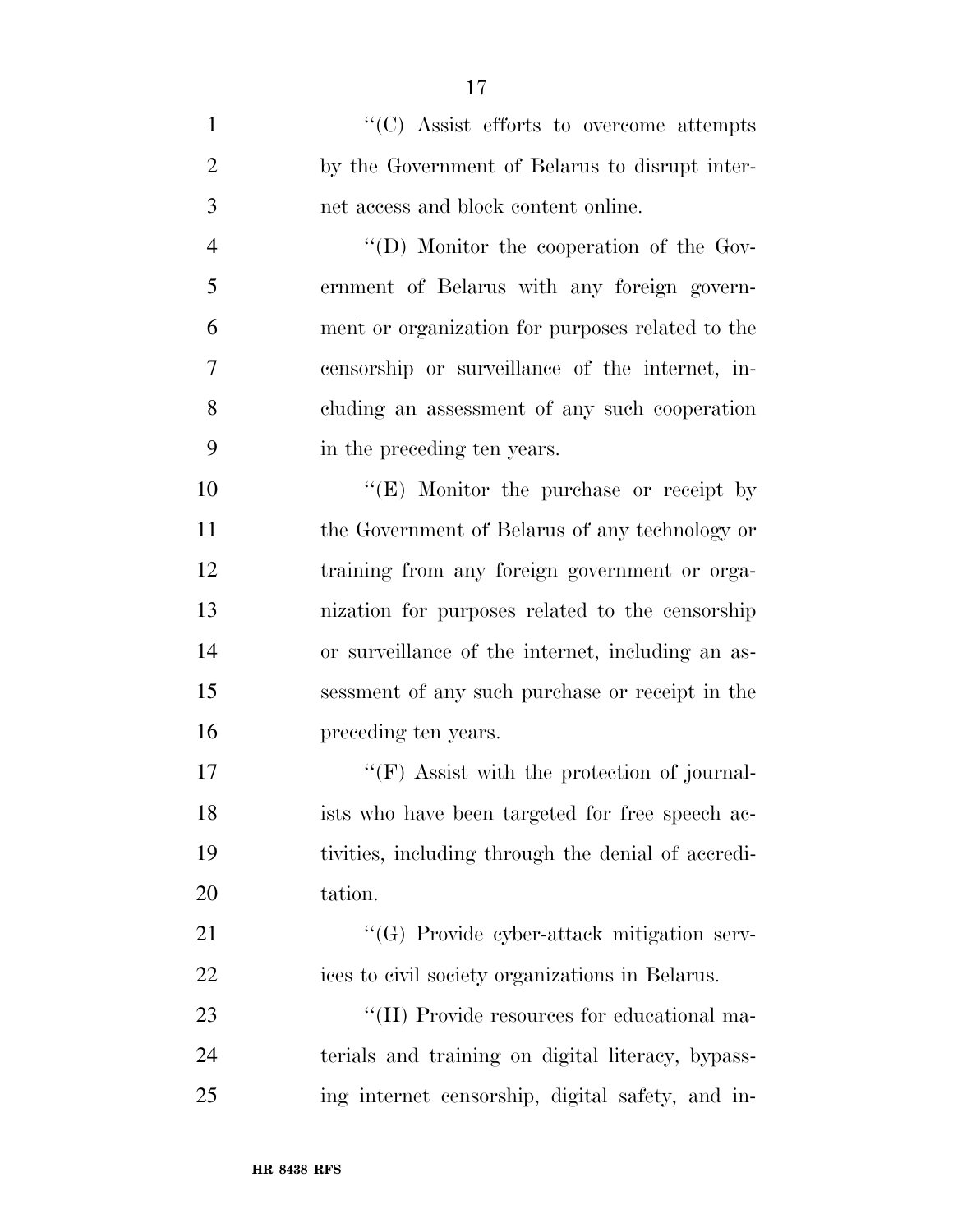| $\mathbf{1}$   | vestigative and analytical journalism for inde-          |
|----------------|----------------------------------------------------------|
| $\overline{2}$ | pendent journalists working in Belarus.                  |
| 3              | "(I) Build the capacity of civil society,                |
| $\overline{4}$ | media, and other nongovernmental and organi-             |
| 5              | zations to identify, track, and counter                  |
| 6              | disinformation, including from proxies of the            |
| $\overline{7}$ | Government of Russia working at Belarusian               |
| 8              | state television.                                        |
| 9              | " $(2)$ FORM.—The report required by paragraph           |
| 10             | (1) shall be transmitted in unclassified form but        |
| 11             | may contain a classified annex.".                        |
| 12             | SEC. 6. SANCTIONS AGAINST THE<br><b>GOVERNMENT</b><br>OF |
| 13             | <b>BELARUS.</b>                                          |
| 14             | Section 6 of the Belarus Democracy Act of 2004           |
| 15             |                                                          |
|                | (Public Law 109–480; 22 U.S.C. 5811 note) is amend-      |
|                | $16$ ed—                                                 |
| 17             | $(1)$ in subsection $(b)$ —                              |
| 18             | (A) by striking "December 19, 2010" each                 |
| 19             | place it appears and inserting "August 9,                |
| 20             | $2020$ ";                                                |
| 21             | (B) in paragraph $(2)$ , by inserting ",                 |
| 22             | peaceful protesters," after "all opposition activ-       |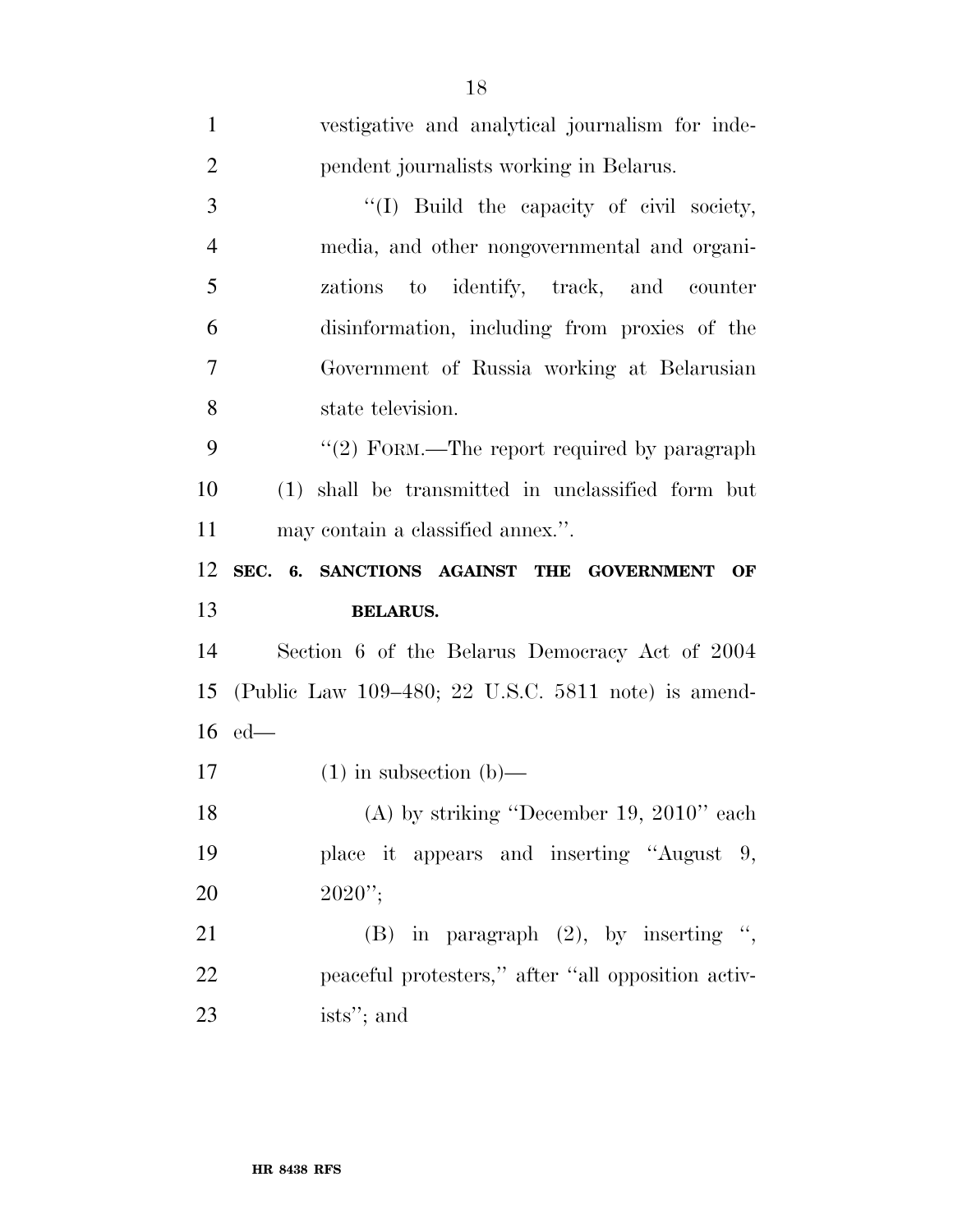| $\mathbf{1}$   | $(C)$ by striking paragraphs $(3)$ and $(6)$ and               |
|----------------|----------------------------------------------------------------|
| $\overline{2}$ | redesignating paragraphs $(4)$ , $(5)$ , and $(7)$ as          |
| 3              | paragraphs $(3)$ , $(4)$ , and $(5)$ , respectively;           |
| $\overline{4}$ | $(2)$ in subsection $(e)$ —                                    |
| 5              | $(A)$ in the subsection heading, by inserting                  |
| 6              | "AND RUSSIAN INDIVIDUALS COMPLICIT IN                          |
| 7              | CRACKDOWN THAT OCCURRED AFTER<br><b>THE</b>                    |
| 8              | THE AUGUST 9, 2020, ELECTION" after                            |
| 9              | "BELARUS";                                                     |
| 10             | (B) by redesignating paragraphs (4) and                        |
| 11             | $(5)$ as paragraphs $(5)$ and $(6)$ , respectively;            |
| 12             | $(C)$ by inserting after paragraph $(3)$ the                   |
| 13             | following:                                                     |
| 14             | $\lq(4)$ is a member of the Central Election Com-              |
| 15             | mission of Belarus or assisted the Commission in               |
| 16             | manipulating the presidential election of August 9,            |
| 17             | 2020;                                                          |
| 18             | (D) in paragraph $(5)$ (as redesignated) to                    |
| 19             | read as follows:                                               |
| 20             | $\cdot\cdot\cdot(5)$ is a member of any branch of the security |
| 21             | or law enforcement services of Belarus, including the          |
| 22             | KGB, Interior Ministry, and OMON special police                |
| 23             | unit, and is responsible for, or complicit in, ordering,       |
| 24             | controlling, materially assisting, sponsoring, or pro-         |
| 25             | viding financial, material, or technological support           |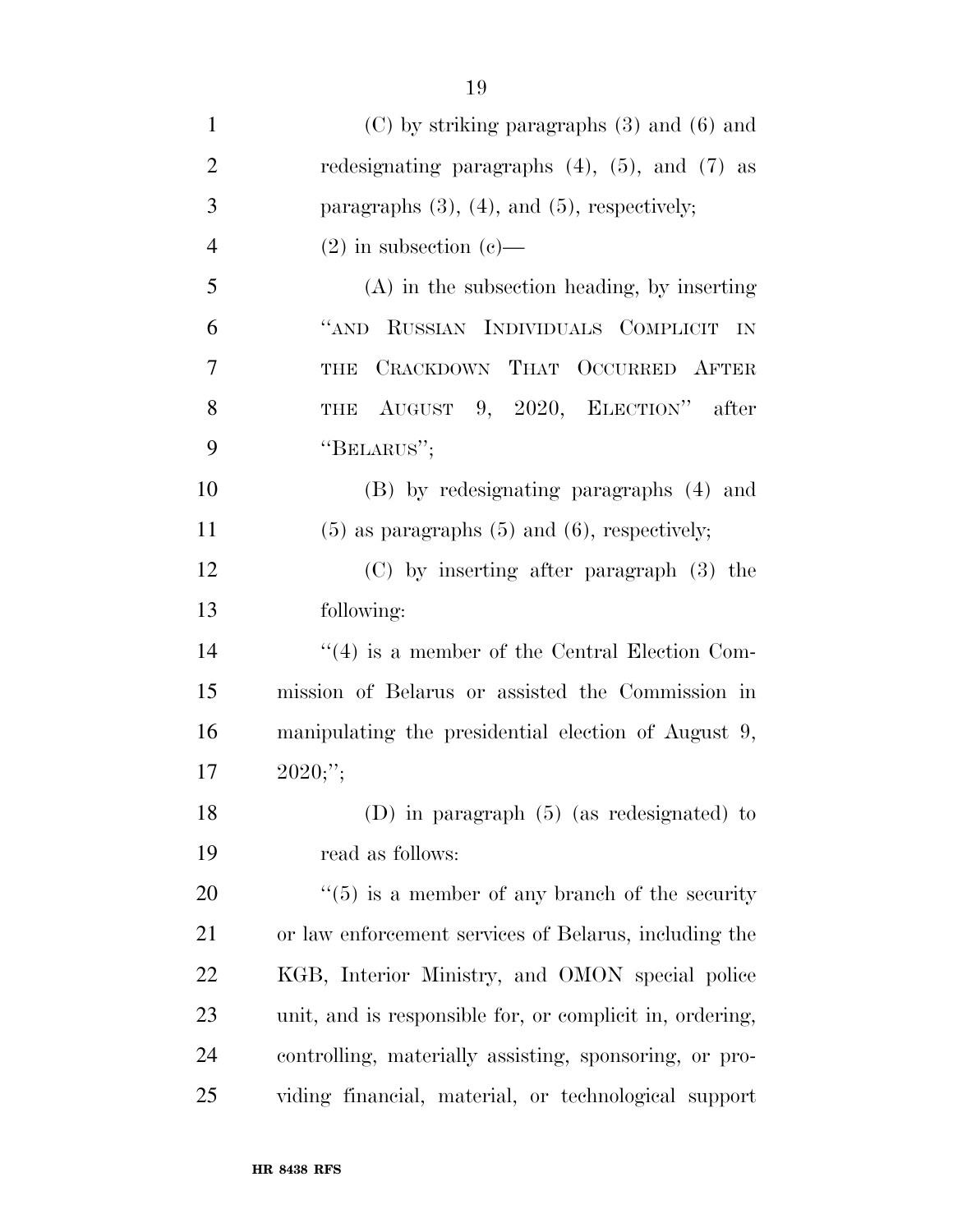| $\mathbf{1}$   | for, or otherwise directing, the crackdown on opposi-          |
|----------------|----------------------------------------------------------------|
| $\overline{2}$ | tion leaders, journalists, and peaceful protestors that        |
| 3              | occurred in connection with the presidential election          |
| $\overline{4}$ | of August 9, 2020; or"; and                                    |
| 5              | (E) by adding at the end the following:                        |
| 6              | $\lq(7)$ is a government official, including at the            |
| 7              | Information Ministry, responsible for the crackdown            |
| 8              | on independent media, including revoking the ac-               |
| 9              | creditation of journalists, disrupting internet access,        |
| 10             | and restricting online content;                                |
| 11             | $\cdot\cdot$ (8) is an official in the so-called 'Union State' |
| 12             | between Russia and Belarus (regardless of nation-              |
| 13             | ality of the individual); or                                   |
| 14             | $\cdot\cdot\cdot(9)$ is a Russian individual that has signifi- |
| 15             | cantly participated in the crackdown on independent            |
| 16             | press or human rights abuses related to political re-          |
| 17             | pression in Belarus, including the Russian propa-              |
| 18             | gandists sent to replace local employees<br>at                 |
| 19             | Belarusian state media outlets.";                              |
| 20             | $(3)$ in subsection $(d)(1)$ , by striking "the Over-          |
| 21             | seas Private Investment Corporation" and inserting             |
| 22             | "the United States International Development Fi-               |
| 23             | nance Corporation";                                            |
| 24             | $(4)$ in subsection (e), by striking "(including               |
| 25             | any technical assistance or grant) of any kind"; and           |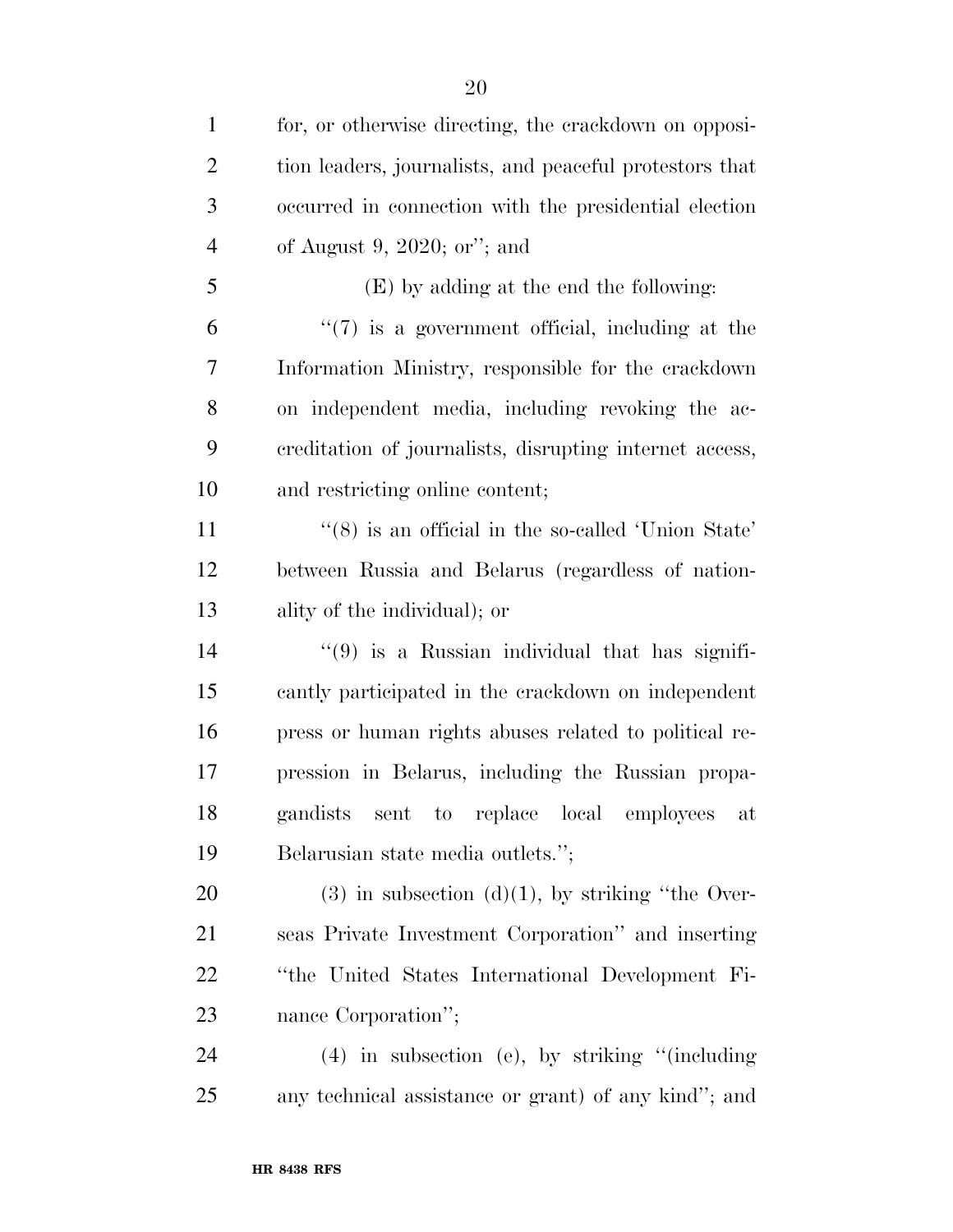1 (5) in subsection  $(f)$ —

| $\overline{2}$ | (A) in paragraph $(1)(A)$ , by striking "or             |
|----------------|---------------------------------------------------------|
| 3              | by any member or family member closely linked           |
| $\overline{4}$ | to any member of the senior leadership of the           |
| 5              | Government of Belarus" and inserting "or by             |
| 6              | the senior leadership of the Government of              |
| 7              | Belarus or by any member or family member               |
| 8              | closely linked to the senior leadership of the          |
| 9              | Government of Belarus, or an official of the so-        |
| 10             | called 'Union State' with Russia''; and                 |
| 11             | $(B)$ in paragraph $(2)$ —                              |
| 12             | (i) in subparagraph $(A)$ , by adding at                |
| 13             | the end before the semicolon the following:             |
| 14             | ", or an official of the so-called 'Union               |
| 15             | State' with Russia''; and                               |
| 16             | (ii) in subparagraph $(B)$ , by inserting               |
| 17             | ", or the so-called 'Union State' with Rus-             |
| 18             | sia," after "the Government of Belarus".                |
| 19             | SEC. 7. MULTILATERAL COOPERATION.                       |
| 20             | Section 7 of the Belarus Democracy Act of 2004          |
| 21             | (Public Law $109-480$ ; 22 U.S.C. 5811 note) is amended |
| 22             | to read as follows:                                     |
|                |                                                         |

# **''SEC. 7. MULTILATERAL COOPERATION.**

 ''It is the sense of Congress that the President should continue to coordinate with the European Union and its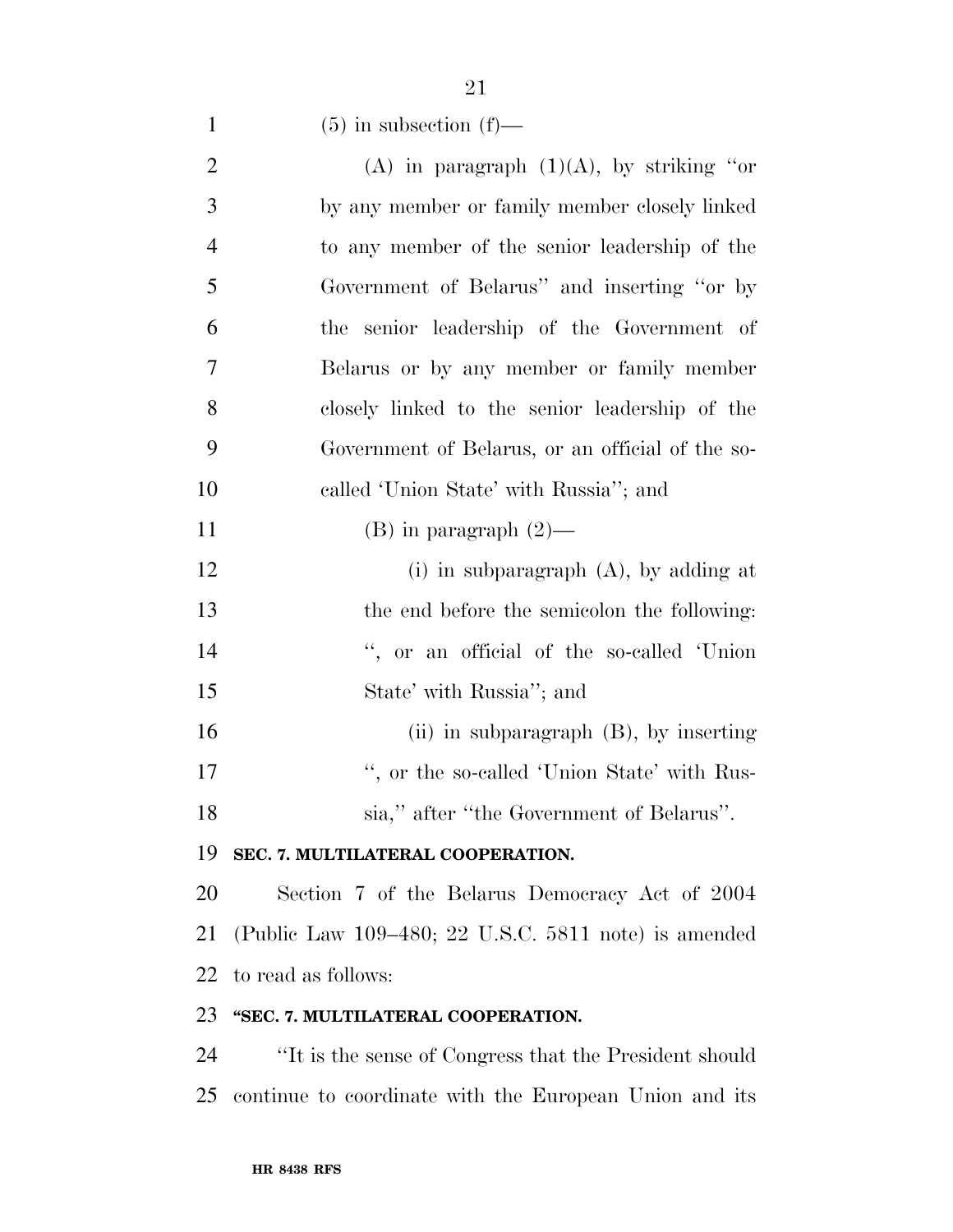institutions, European Union member states, the United Kingdom, and Canada to develop a comprehensive, multi-lateral strategy to—

 $\frac{4}{1}$  ''(1) further the purposes of this Act, including, as appropriate, encouraging other countries to take measures with respect to the Republic of Belarus that are similar to measures described in this Act; and

9 ''(2) deter the Government of Russia from un- dermining democratic processes and institutions in Belarus or threatening the independence, sov-ereignty, and territorial integrity of Belarus.''.

### **SEC. 8. REPORTS.**

 Section 8 of the Belarus Democracy Act of 2004 (Public Law 109–480; 22 U.S.C. 5811 note) is amended to read as follows:

#### **''SEC. 8. REPORTS.**

18 "(a) REPORT ON THREAT TO SOVEREIGNTY AND INDEPENDENCE OF BELARUS.—

20 "(1) In GENERAL.—Not later than 120 days after the date of the enactment of the Belarus De- mocracy, Human Rights, and Sovereignty Act of 2020, the Secretary of State, in coordination with the Director of National Intelligence, shall transmit to the appropriate congressional committees a report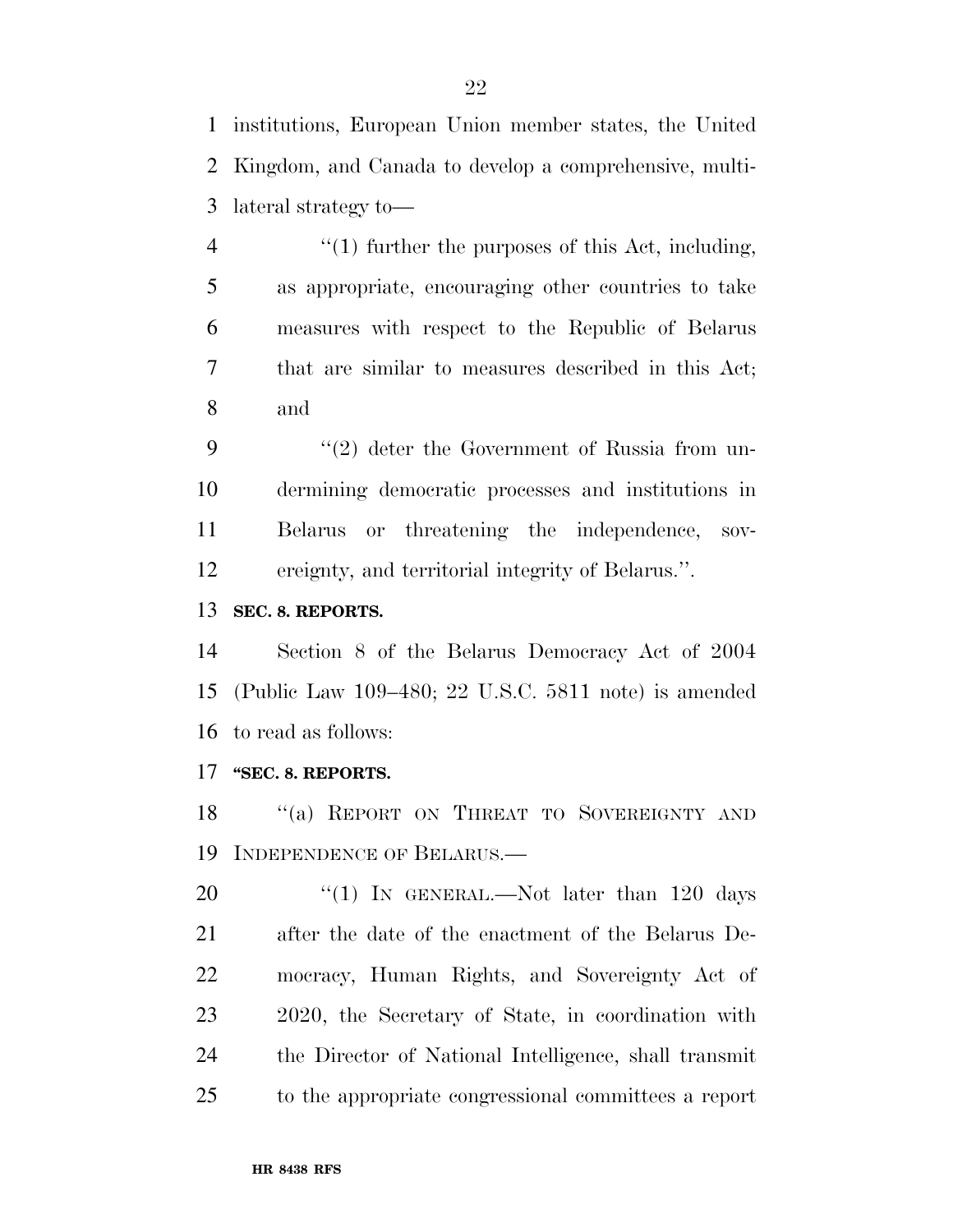| $\mathbf{1}$   | on the threat the Government of Russia poses to the |
|----------------|-----------------------------------------------------|
| $\overline{2}$ | sovereignty and independence of Belarus.            |
| 3              | "(2) MATTERS TO BE INCLUDED.—The report             |
| $\overline{4}$ | required by paragraph (1) shall include the fol-    |
| 5              | lowing:                                             |
| 6              | $\lq\lq$ An assessment of how the Govern-           |
| 7              | ment of Russia is exploiting the current polit-     |
| 8              | ical crisis in Belarus to push for deeper political |
| 9              | and economic control of or integration with         |
| 10             | Belarus.                                            |
| 11             | $\lq\lq$ (B) A description of the economic and en-  |
| 12             | ergy assets in Belarus that the Government of       |
| 13             | Russia, including Russian state-owned or state-     |
| 14             | controlled companies, controls.                     |
| 15             | " $(C)$ A description of Belarus major enter-       |
| 16             | prises that are vulnerable of being taken over      |
| 17             | by Russian entities amid the country's wors-        |
| 18             | ening financial crisis.                             |
| 19             | "(D) A description of how and to what               |
| 20             | ends the Government of Russia seeks to aug-         |
| 21             | ment its military presence in Belarus.              |
| 22             | $\lq\lq(E)$ A description of Russian influence      |
| 23             | over the media and information space in             |
| 24             | Belarus and how the Government of Russia            |
| 25             | uses disinformation and other malign tech-          |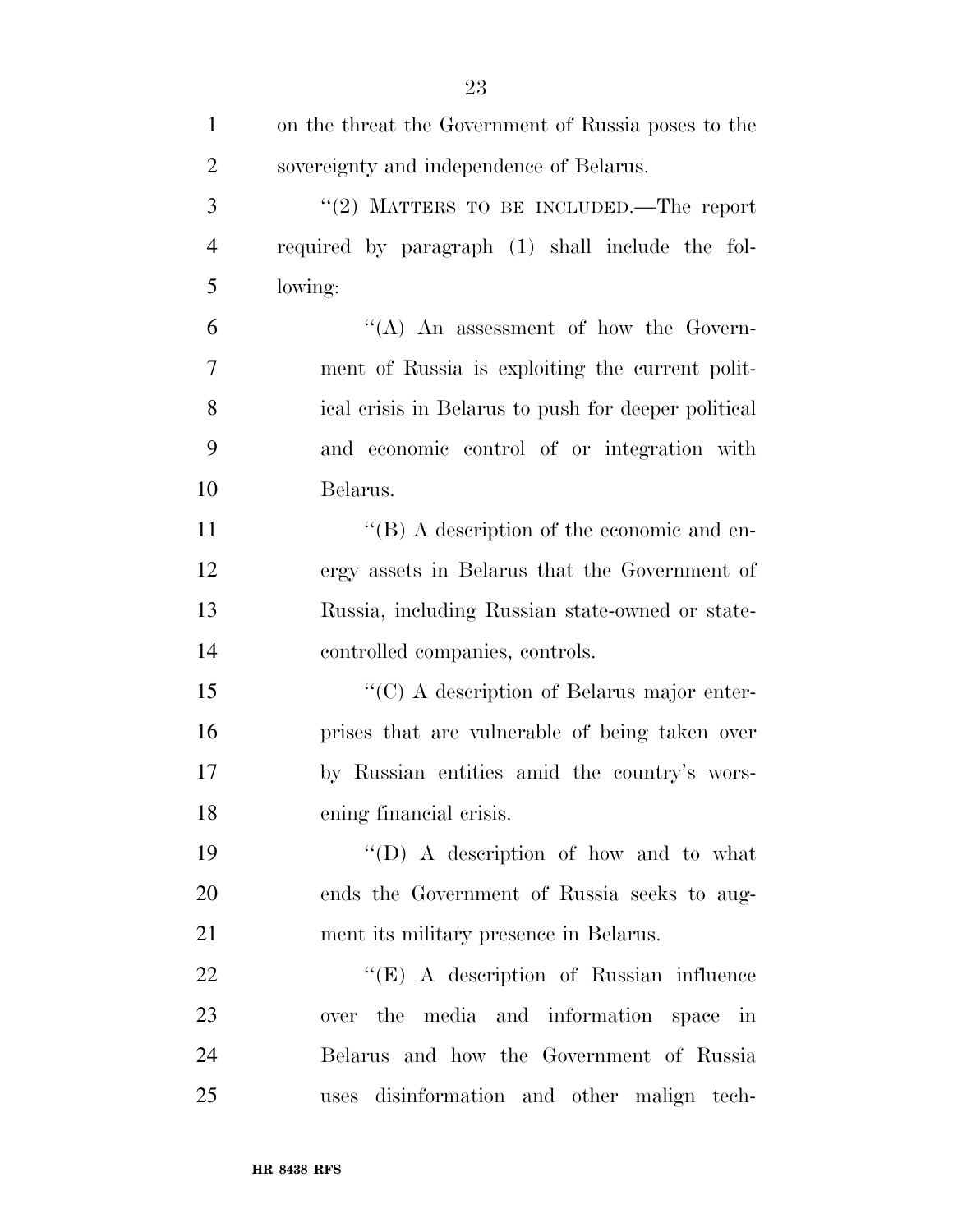| $\mathbf{1}$   | niques to undermine Belarusian history, cul-          |
|----------------|-------------------------------------------------------|
| $\overline{2}$ | ture, and language.                                   |
| 3              | $\lq\lq(F)$ A description of other actors in          |
| $\overline{4}$ | Belarus that the Government of Russia uses to         |
| 5              | advance its malign influence, including vet-          |
| 6              | erans' organizations and extrajudicial networks.      |
| 7              | $\lq\lq(G)$ A description of efforts to undermine     |
| 8              | Belarusian language, cultural, and national           |
| 9              | symbols, including the traditional red and white      |
| 10             | flag and the 'Pahonia' mounted knight.                |
| 11             | "(H) An identification of Russian individ-            |
| 12             | uals and government agencies that are signifi-        |
| 13             | cantly supporting or involved in the crackdown        |
| 14             | on peaceful protestors and the opposition or the      |
| 15             | repression of independent media following the         |
| 16             | August 9, 2020, presidential election.                |
| 17             | "(3) FORM.—The report required by this sub-           |
| 18             | section shall be transmitted in unclassified form but |
| 19             | may contain a classified annex.                       |
| 20             | REPORT ON PERSONAL ASSETS<br>$\lq\lq(b)$<br>OF        |
| 21             | ALYAKSANDR LUKASHENKA.—                               |
| 22             | "(1) IN GENERAL.—Not later than 90 days               |
| 23             | after the date of the enactment of the Belarus De-    |
| 24             | mocracy, Human Rights, and Sovereignty Act of         |
| 25             | 2020, the Secretary of the Treasury, in consultation  |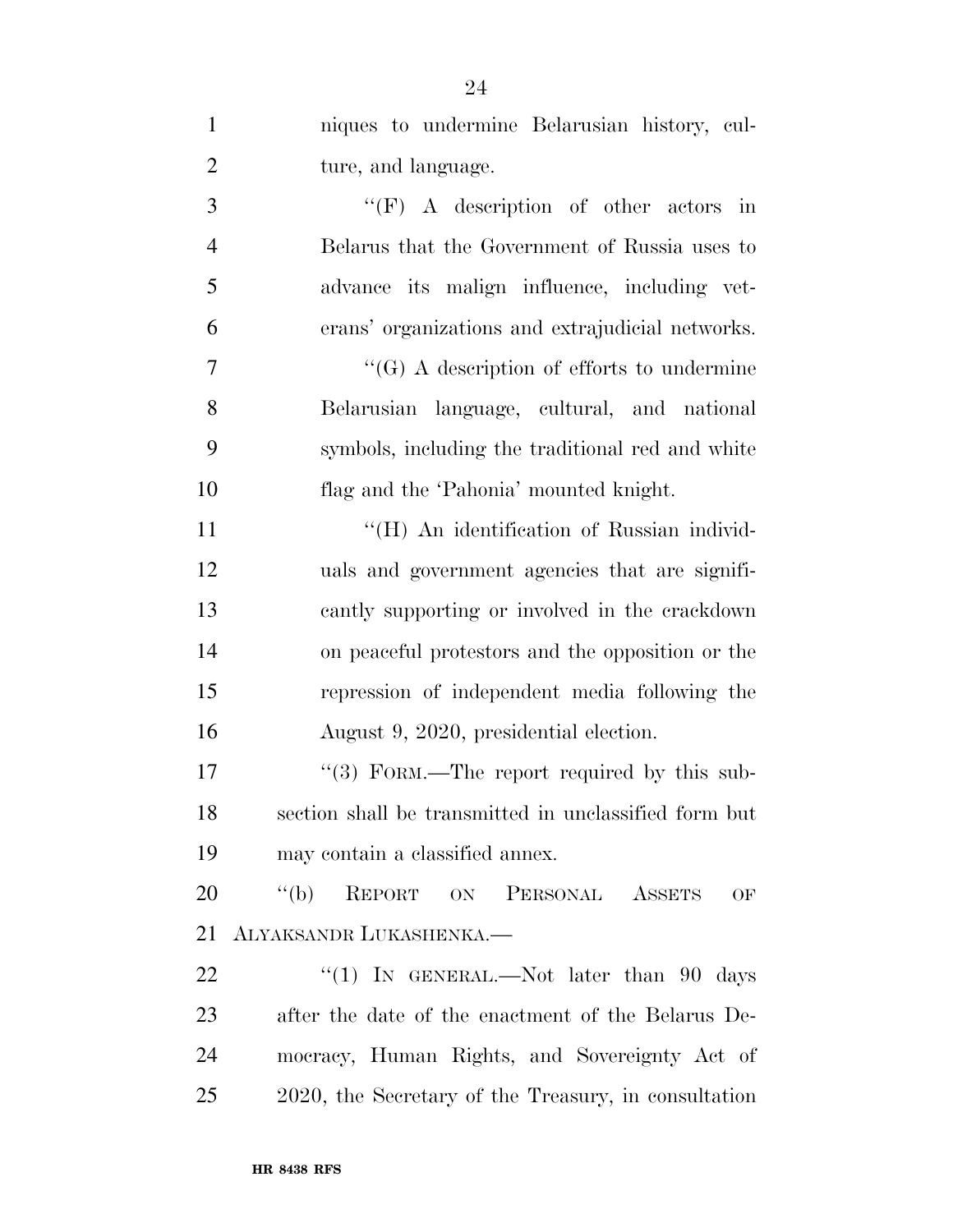| $\mathbf{1}$   | with the Secretary of State and the Director of Na-   |
|----------------|-------------------------------------------------------|
| $\overline{2}$ | tional Intelligence, shall submit to the appropriate  |
| 3              | congressional committees a report on—                 |
| $\overline{4}$ | $\lq\lq$ the total assets under the direct or         |
| 5              | indirect control of Alyaksandr Lukashenka, in-        |
| 6              | cluding estimated assets and known sources of         |
| 7              | income of Alyaksandr Lukashenka and his im-           |
| 8              | mediate family members, including assets, in-         |
| 9              | vestments, bank accounts, and other business          |
| 10             | interests; and                                        |
| 11             | $\lq\lq$ an identification of the most signifi-       |
| 12             | cant senior foreign political figures in Belarus,     |
| 13             | as determined by their closeness to Alyaksandr        |
| 14             | Lukashenka.                                           |
| 15             | "(2) FORM.—The report required by this sub-           |
| 16             | section shall be transmitted in unclassified form but |
| 17             | may contain a classified annex.".                     |
| 18             | SEC. 9. DEFINITIONS.                                  |
| 19             | Section 9 of the Belarus Democracy Act of 2004        |
| 20             | (Public Law 109–480; 22 U.S.C. 5811 note) is amend-   |
| 21             | $ed$ —                                                |
| 22             | $(1)$ by striking paragraph $(1)$ and inserting the   |
| 23             | following:                                            |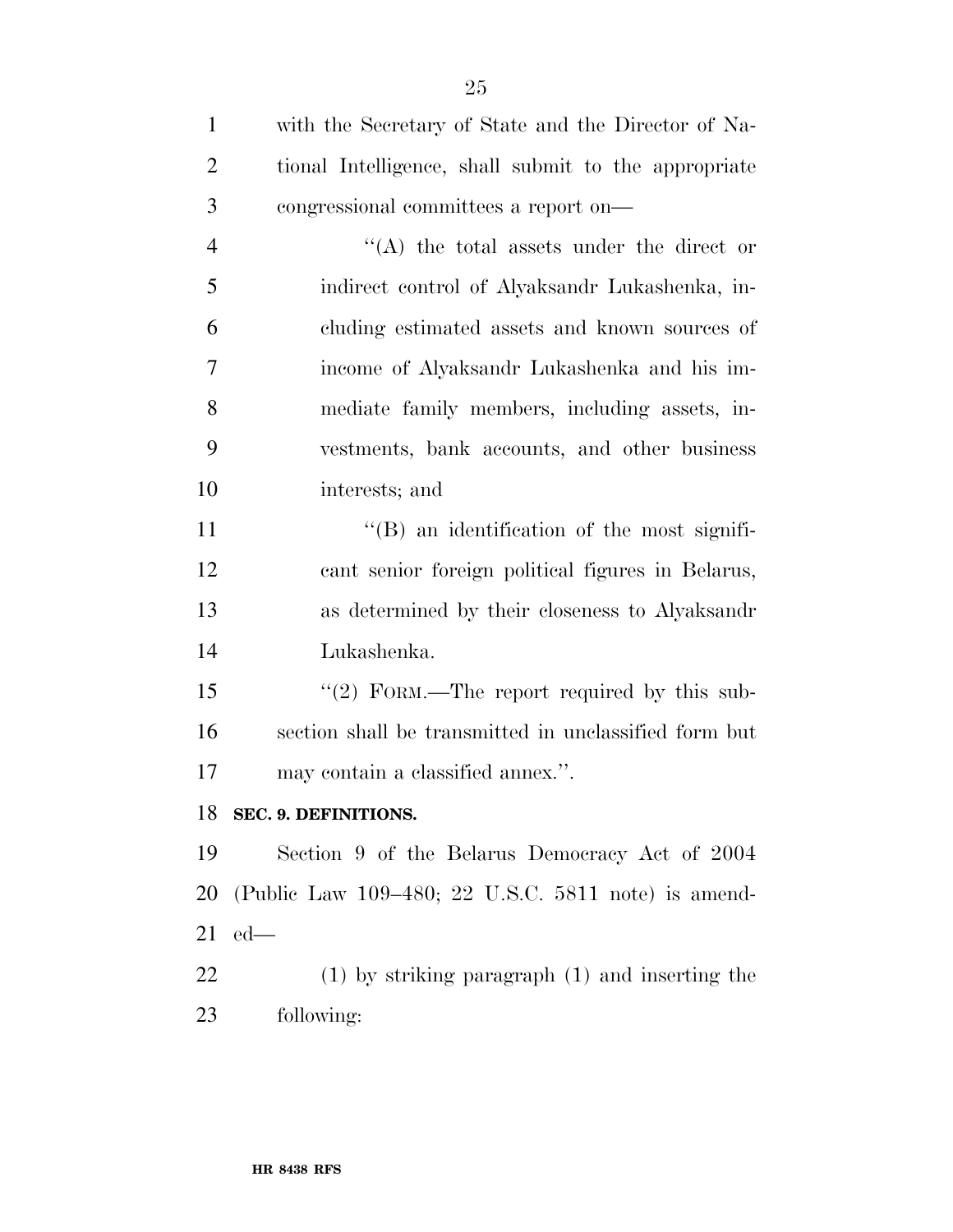| $\mathbf{1}$   | "(1) APPROPRIATE CONGRESSIONAL COMMIT-                   |
|----------------|----------------------------------------------------------|
| $\overline{2}$ | TEES.—The term 'appropriate congressional com-           |
| 3              | mittees' means—                                          |
| $\overline{4}$ | $\lq\lq$ the Committee on Foreign Affairs,               |
| 5              | the Committee on Financial Services, and the             |
| 6              | Committee on Appropriations of the House of              |
| $\tau$         | Representatives; and                                     |
| 8              | "(B) the Committee on Foreign Relations,                 |
| 9              | the Committee on Banking, Housing, and                   |
| 10             | Urban Affairs, and the Committee on Appro-               |
| 11             | priations of the Senate."; and                           |
| 12             | $(2)$ in paragraph $(3)(B)$ —                            |
| 13             | $(A)$ in clause (i), by inserting "members of            |
| 14             | the security and intelligence services," after           |
| 15             | "prosecutors,"; and                                      |
| 16             | $(B)$ in clause (ii), by inserting ", electoral          |
| 17             | fraud, online censorship, or restrictions on inde-       |
| 18             | pendent media and journalists" after "public             |
| 19             | corruption".                                             |
| 20             | SEC. 10. DETERMINATION OF BUDGETARY EFFECTS.             |
| 21             | The budgetary effects of this Act, for the purpose of    |
| 22             | complying with the Statutory Pay-As-You-Go Act of 2010,  |
| 23             | shall be determined by reference to the latest statement |
| 24             | titled "Budgetary Effects of PAYGO Legislation" for this |
| 25             | Act, submitted for printing in the Congressional Record  |